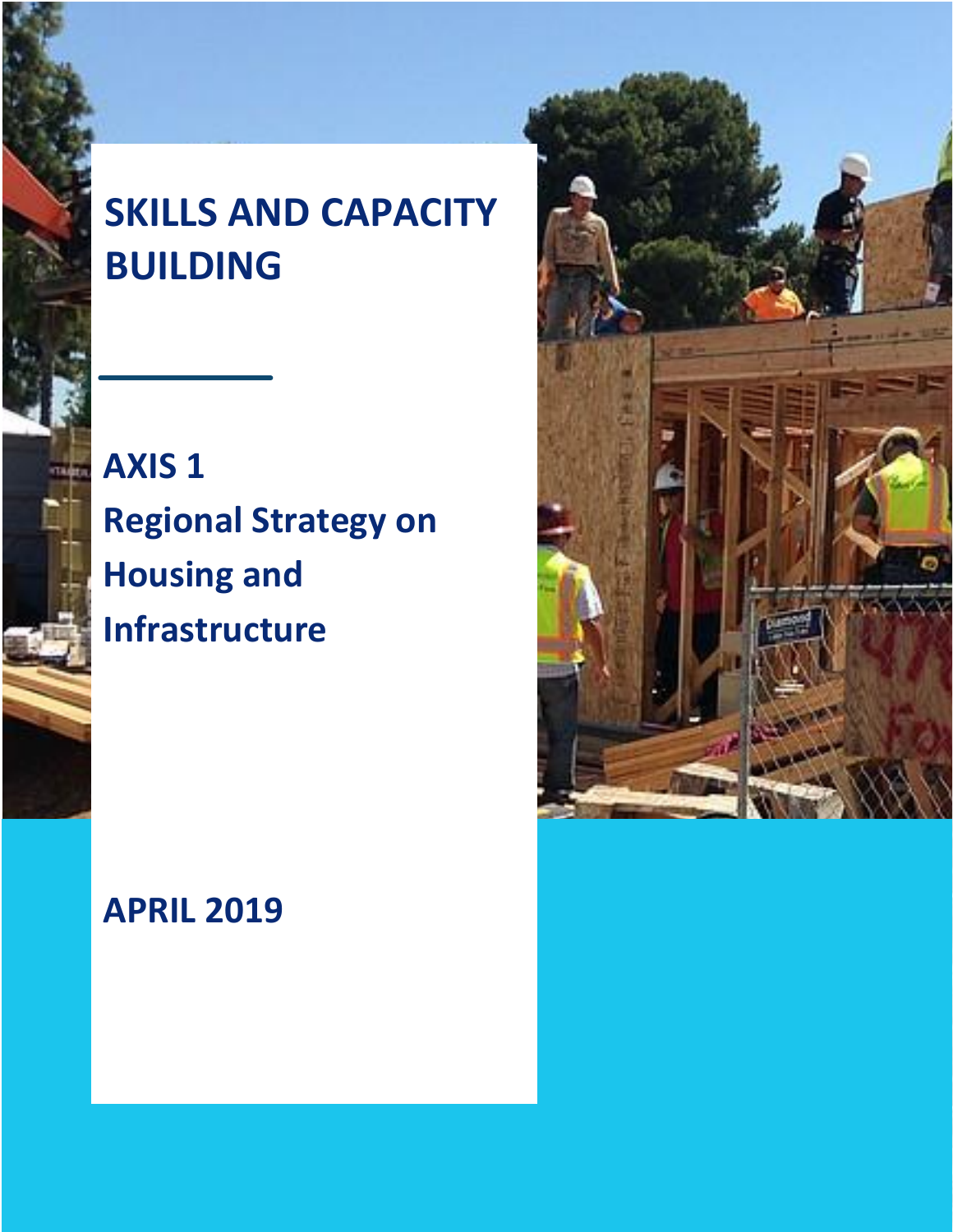**Submitted to the Operating Committee of the Regional Tripartite Housing Committee**



Assembly of First Nations<br>Quebec-Labrador

**By the First Nations Adult Education School Council supported by the Community of Practice on Housing**

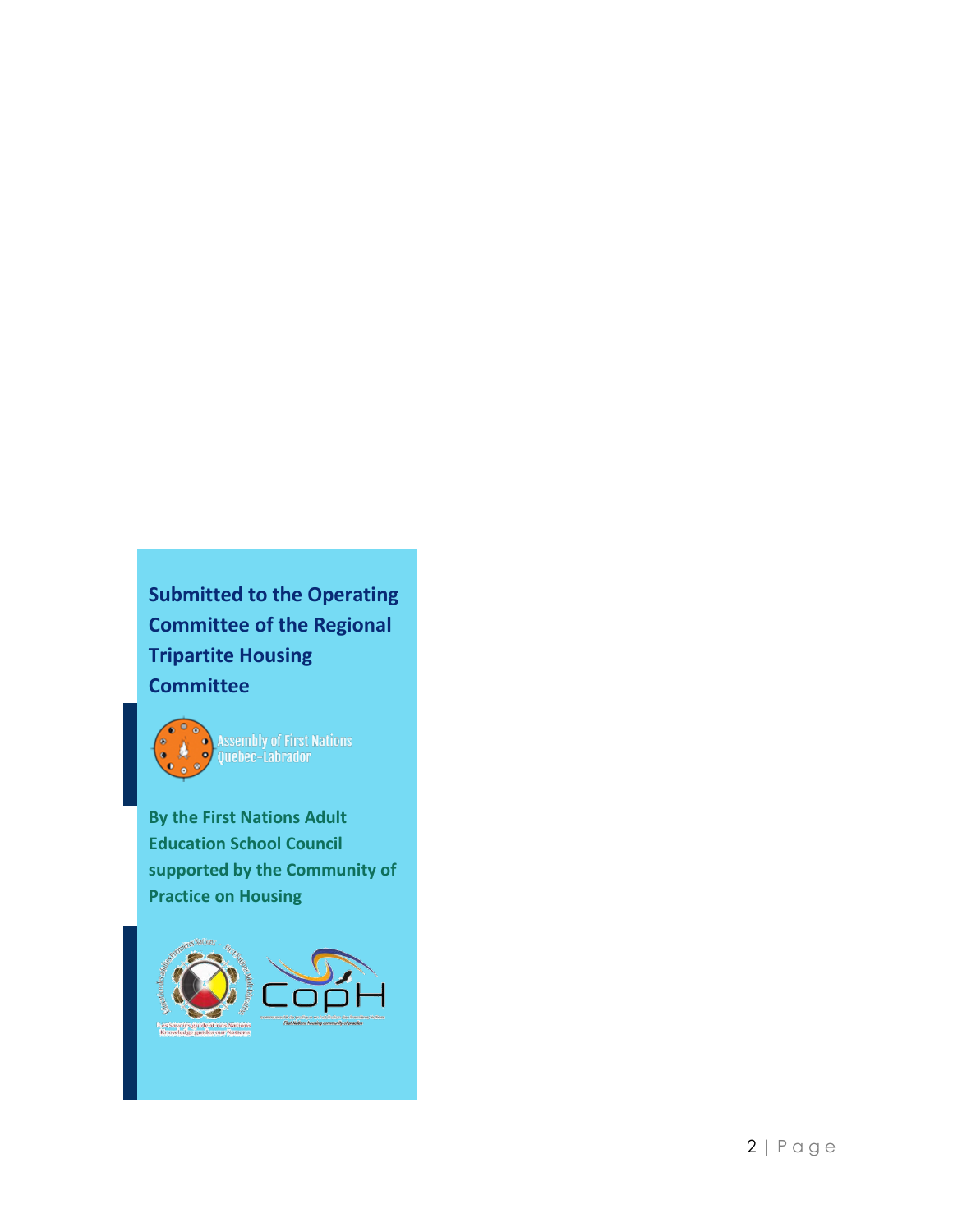# <span id="page-2-0"></span>List of acronyms

| <b>ABSCAN</b>                  | Aboriginal Savings Corporation of Canada                                                                                 |
|--------------------------------|--------------------------------------------------------------------------------------------------------------------------|
| <b>ACS</b>                     | Attestation of collegial studies                                                                                         |
| <b>AFNQL</b>                   | Assembly of First Nations of Quebec and Labrador                                                                         |
| <b>CCQ</b>                     | Commission de la construction du Québec                                                                                  |
| <b>CDFM</b>                    | Centre de développement et de la formation et de la main-d'œuvre                                                         |
| <b>CMHC</b>                    | Canada Mortgage and Housing Corporation                                                                                  |
| <b>CoPH</b>                    | Community of Practice on Housing                                                                                         |
| <b>DVS</b>                     | Diploma of vocational studies                                                                                            |
| <b>FCAC</b>                    | Financial Consumer Agency of Canada                                                                                      |
| <b>FNAESC</b>                  | <b>First Nations Adult Education School Council</b>                                                                      |
| <b>FNHPA</b><br><b>FNHRDCQ</b> | <b>First Nations Housing Professionals Association</b><br>First Nations Human Resources Development Commission of Quebec |
| <b>FNIHB-ISC</b>               | First Nations and Inuit Health Branch - Indigenous Services Canada                                                       |
| <b>FNII</b>                    | First Nations Infrastructure Institute                                                                                   |
| <b>FNMHF</b>                   | First Nations Market Housing Fund                                                                                        |
| <b>GRTH</b>                    | Groupe de ressources techniques en habitation                                                                            |
| <b>ISC</b>                     | Indigenous Services Canada                                                                                               |
| <b>MEES</b>                    | Ministère de l'Éducation et de l'Enseignement supérieur                                                                  |
| <b>MRP</b>                     | <b>Matrimonial Real Property</b>                                                                                         |
| <b>NPO</b>                     | Non-profit organization                                                                                                  |
| <b>OC</b>                      | <b>RTHC Organizing Committee</b>                                                                                         |
| <b>PSA</b>                     | Professional specialized attestation                                                                                     |
| <b>RAEC</b>                    | Regional Adult Education Centre                                                                                          |
| <b>RBQ</b>                     | Régie du bâtiment du Québec                                                                                              |
| <b>RTHC</b>                    | <b>Regional Tripartite Housing Committe</b>                                                                              |
| <b>SHQ</b>                     | Société d'habitation du Québec                                                                                           |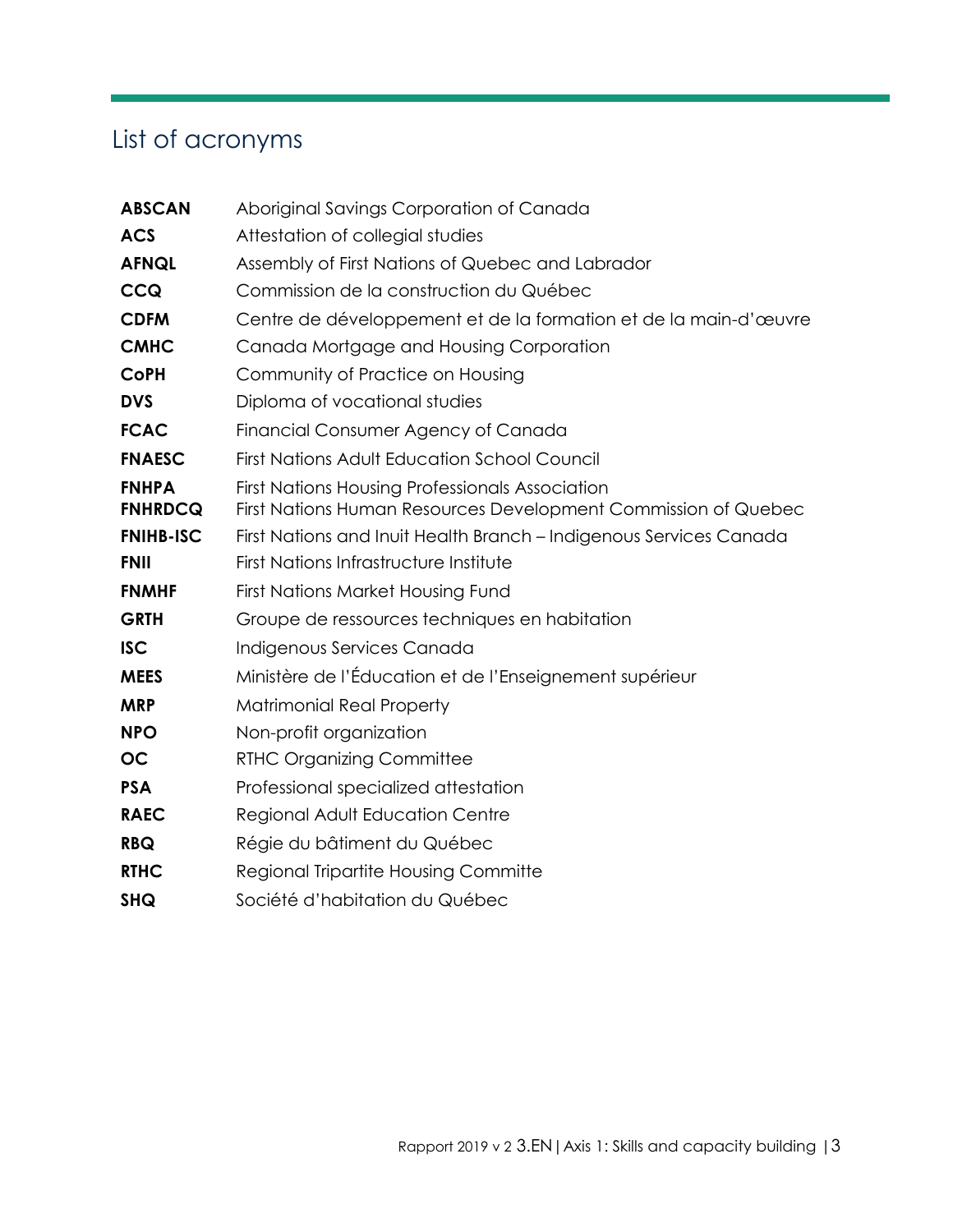# Table of contents

| Current Training Offer: Elected Representatives and Leadership  17            |  |
|-------------------------------------------------------------------------------|--|
|                                                                               |  |
| Needs to be Addressed: Elected Representatives and Leadership  17             |  |
|                                                                               |  |
|                                                                               |  |
|                                                                               |  |
| Table 5.0: Opportunities: Implementation of a Capacity Building Initiative 18 |  |
|                                                                               |  |
| Table 5.1: Possible constraints in the implementation of an initiative 19     |  |
|                                                                               |  |
|                                                                               |  |
|                                                                               |  |
|                                                                               |  |
|                                                                               |  |
|                                                                               |  |
|                                                                               |  |
|                                                                               |  |
| Appendix B: Online questionnaire for housing officers and managers32          |  |
|                                                                               |  |
|                                                                               |  |
|                                                                               |  |
|                                                                               |  |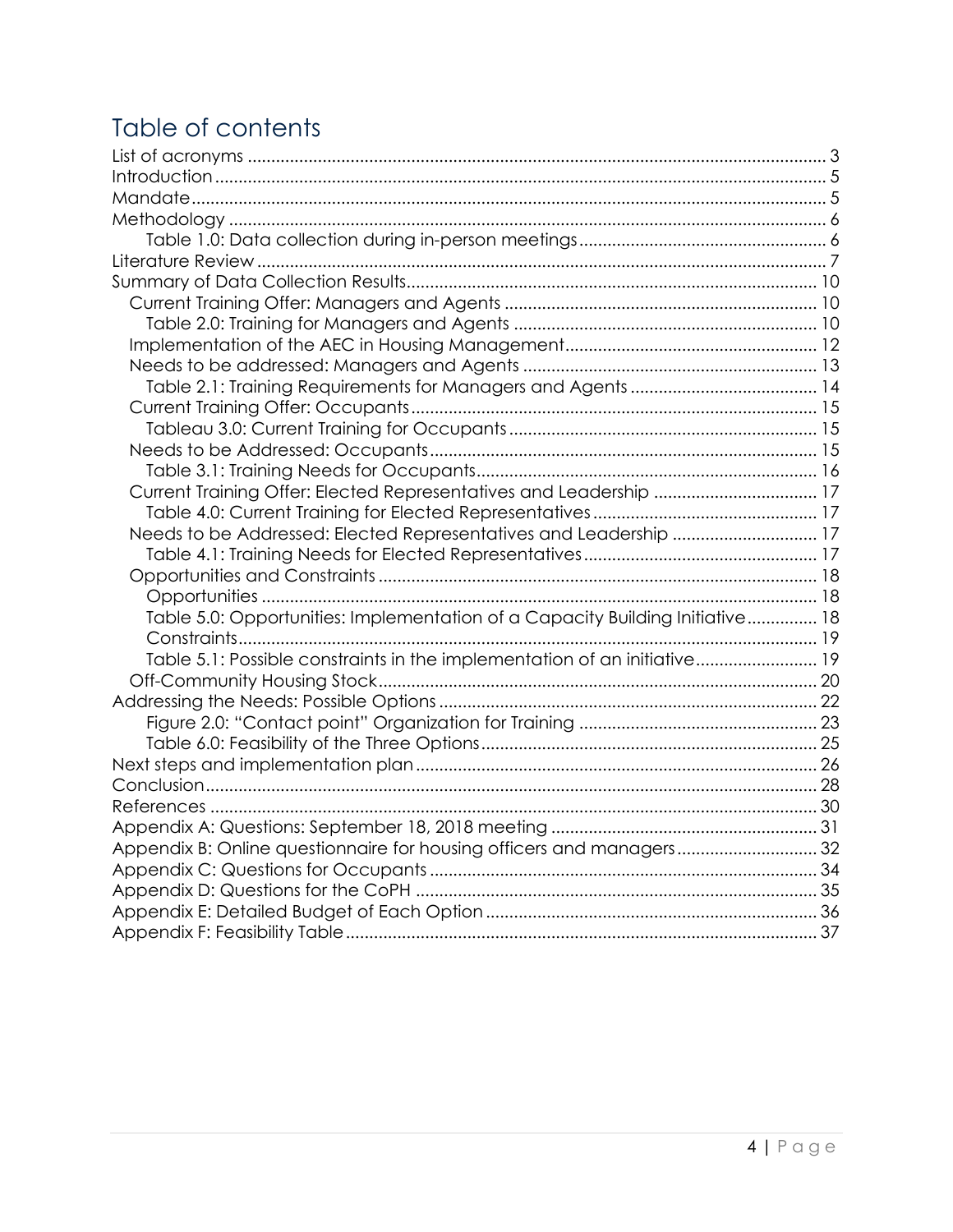# <span id="page-4-0"></span>**Introduction**

Capacity building for housing managers is a key element for First Nations' initiative to assume responsibility for housing<sup>1</sup>. The regional skills and capacity building initiative in terms of housing and infrastructure was identified as a need in the Draft Regional Strategy on Housing and Infrastructure prepared by the Regional Tripartite Housing Committee (RTHC) and endorsed by the Chiefs of the Assembly of First Nations of Quebec and Labrador (AFNQL) in Assembly<sup>2</sup> . This initiative should, in the medium and long term, identify the needs and means deemed necessary to develop the capacities of community managers and elected representatives, housing managers and officers as well as occupants, while taking into account the various needs of the communities.

The mandate to develop this initiative has been entrusted to the First Nations Adult Education School Council (FNAESC) which works closely with the Community of Practice on Housing (CoPH). The FNAESC is committed to providing high quality adult learning environments that focus on culturally relevant and student-centered learning<sup>3</sup>. The CoPH is primarily a human network whose mission is to enable its members to work together to improve the well-being of their communities through collective capacity building, mutual assistance and the sharing of good practices<sup>4</sup> .

## <span id="page-4-1"></span>Mandate

The mandate of the FNAESC is to develop a regional capacity and skills building initiative. This mandate is divided into three main parts: a needs assessment, the identification of means of implementation and the feasibility of the proposed options for implementation.

The assessment part includes the analysis of the current training offer, the analysis of training needs as well as the analysis of constraints and opportunities. This analysis will be completed while considering the stakeholders at all levels, including elected representatives and community leaders and organizations, housing and infrastructure officers and managers, and housing occupants.

The second part of the mandate is to identify various options for meeting the needs identified in part one. These options should take into consideration the stakeholders

 1AFNQL (2014) The Housing Needs of First Nations in Quebec and Labrador[. http://apnql.com/en/wp](http://apnql.com/en/wp-content/uploads/2019/02/Rapport-besoins-log-2014-ang-franc-pdf-compressed.pdf)[content/uploads/2019/02/Rapport-besoins-log-2014-ang-franc-pdf-compressed.pdf](http://apnql.com/en/wp-content/uploads/2019/02/Rapport-besoins-log-2014-ang-franc-pdf-compressed.pdf) 

<sup>2</sup> AFNQL (2018) *Termes de référence pour l'élaboration d'une initiative régionale de développement des compétences et capacités dans le domaine du logement et de l'infrastructure*. Unpublished.

<sup>3</sup> <http://www.conseilscolaire-schoolcouncil.com/>

<sup>4</sup> [www.coph.ca](http://www.coph.ca/)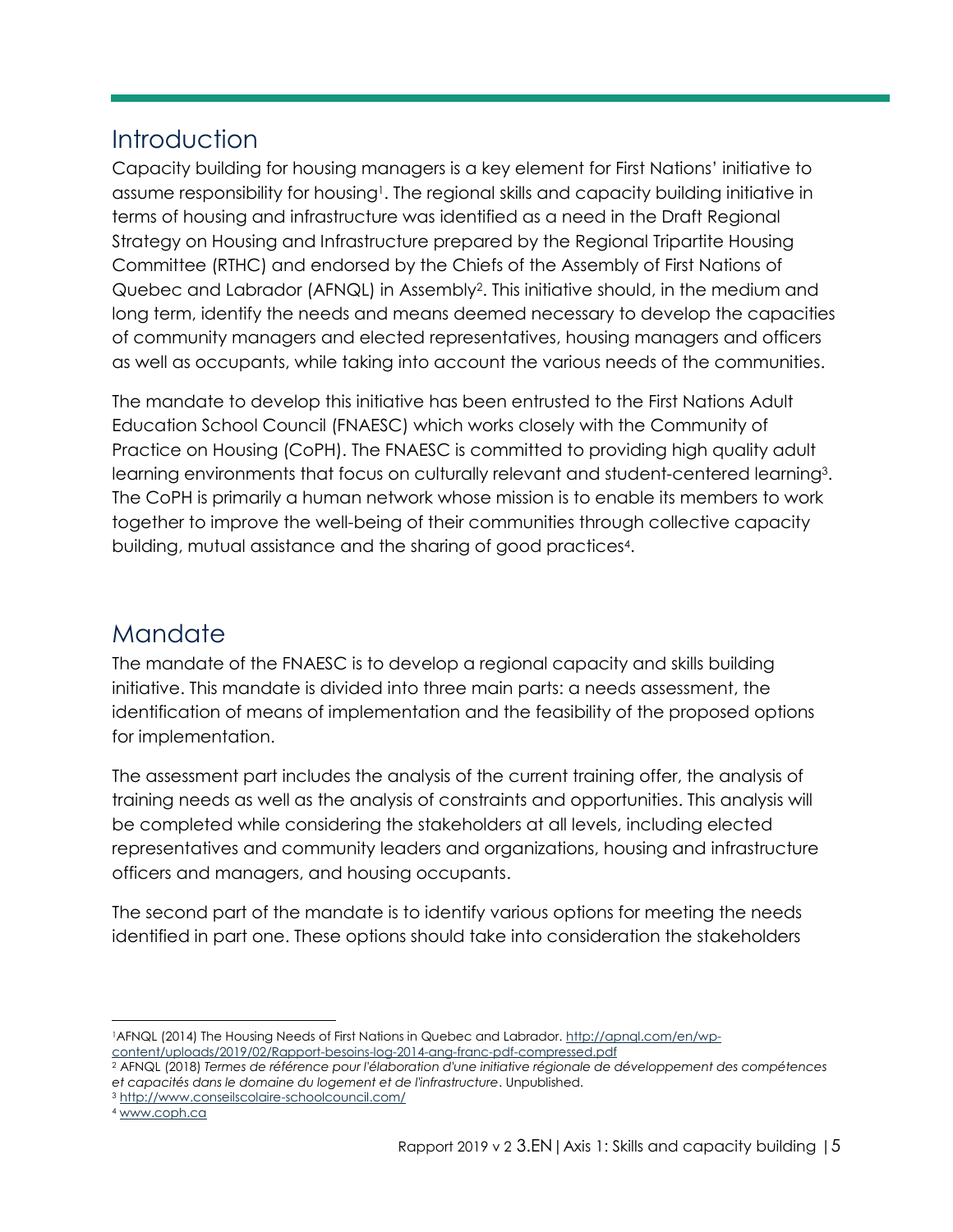identified above. With respect to housing officers and managers, it is necessary to consider options for managing community and off-community housing stock.

The last part of the mandate is to analyze the feasibility of each proposed option.

This report represents the final stage of this mandate.

## <span id="page-5-0"></span>Methodology

 $\overline{a}$ 

Three data collection approaches were selected: analysis of existing literature, data collection through questionnaires and activities organized by the FNAESC and validation of information collected.

As a first step, all the reports already produced in relation to capacity building in the Quebec housing sector were reviewed and analyzed. The list of reports consulted and the analysis of key elements related to the implementation of training programs are presented in the *Literature review* section.

Secondly, stakeholders were consulted through activities organized at meetings or through online questionnaires. Following the analysis of the reports and the collection of data, the information gathered was presented to the different stakeholders for validation. The summary of this information is presented in the different sections of this report.

Table 1.0 summarizes the data collection process.

|   | Date                         | Event                                                                                                | <b>Stakeholders</b>                                                                                          | <b>Activity</b>                                                    |
|---|------------------------------|------------------------------------------------------------------------------------------------------|--------------------------------------------------------------------------------------------------------------|--------------------------------------------------------------------|
|   | A September 18,<br>2018      | Stakeholder meeting of<br>the Regional Strategy<br>on Housing and<br>Infrastructure                  | <b>Tribal Councils, AFNQL</b><br>Commissions, ISC,<br>CMHC, ABSCAN,<br>FNMHF, educational<br>partners        | 3 questions in<br>Appendix A<br>(27 people)                        |
| B | October 23 to<br>November 21 | Online questionnaire:<br>Regional Housing<br>Strategy                                                | Housing officers and<br>managers                                                                             | Questionnaire in<br>Appendix B<br>11 people)                       |
| C | November 19                  | Telephone interview:<br>questionnaire                                                                | Housing occupants                                                                                            | Questionnaire in<br>Appendix C<br>$(4$ people $)^5$                |
| D | November 28                  | Regional meeting on<br>AFNQL housing and<br>mobilization session on<br>housing and<br>infrastructure | Housing officers and<br>managers, elected<br>representatives, Tribal<br>Councils, AFNQL<br>Commissions, ISC, | Validation of the<br>information collected<br>and questionnaire on |

#### <span id="page-5-1"></span>Table 1.0: Data collection during in-person meetings

<sup>5</sup> To be repeated on a larger scale to include the entire spectrum of occupants in First Nations housing (see Step 6 in the Next Steps section)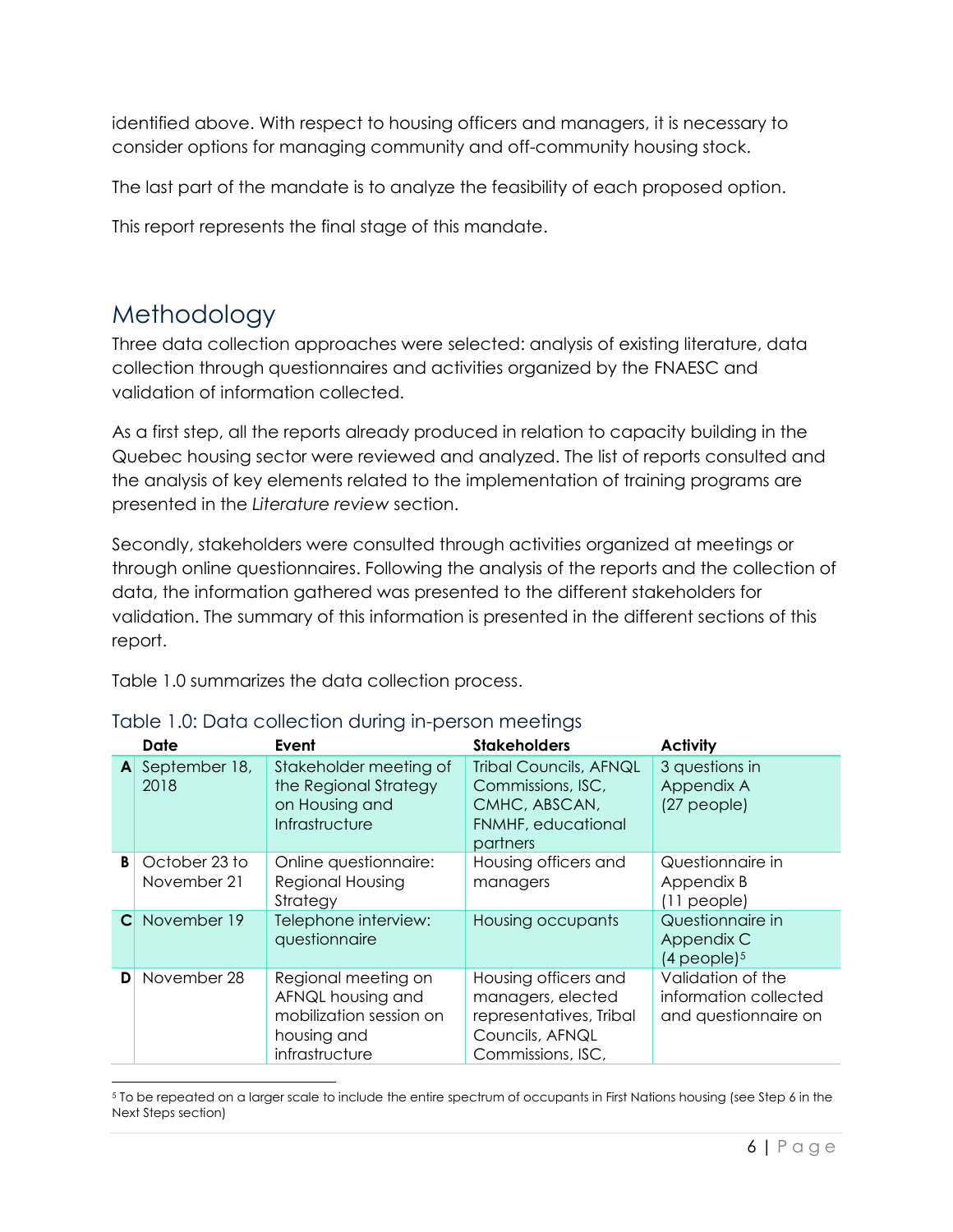|    | Date                                           | Event                                                      | <b>Stakeholders</b>                                             | <b>Activity</b>                                            |
|----|------------------------------------------------|------------------------------------------------------------|-----------------------------------------------------------------|------------------------------------------------------------|
|    |                                                |                                                            | CMHC, ABSCAN,<br>FNMHF, educational<br>partners                 | off-community<br>housing stock <sup>6</sup><br>(76 people) |
| E  | December 7                                     | Webinar                                                    | Housing officers and<br>managers                                | Cahier du participant <sup>5</sup><br>$(0$ people $)$      |
| F. | February 12,<br>2019                           | CoPH event: Together<br>we Learn                           | Housing officers and<br>managers, Tribal<br>Councils, ISC, CMHC | Questionnaire in<br>Appendix D<br>(48 people)              |
| G  | November 1,<br>2018 to<br>February 23,<br>2019 | Review of reports on capacity building produced since 2008 |                                                                 |                                                            |

## <span id="page-6-0"></span>Literature Review

Recognition of the need for training and capacity building in the housing sector is nothing new. A review of the literature produced since 2008 demonstrates that the needs of housing managers and officers are well documented. This section of the report provides a summary of the relevant documents reviewed. The complete list of documents consulted can be found in the *References* section.

In 2008, the First Nations Human Resources Development Commission of Quebec (FNHRDCQ) produced a report in collaboration with the Groupe Gaston St-Pierre et associés inc (Groupe GSP) in response to a community consultation. The report describes, based on responses received from nine housing managers and nine housing officers, the list of tasks related to day-to-day work as well as the list of training needs<sup>7</sup> .

Analysis of this information reveals that work in the housing sector requires both operational, management and customer service skills. Training needs are as wideranging as the tasks. A sharing network during the training would provide the necessary exchange between managers. Respondents believe that any training should be certified by the Ministère de l'Éducation et de l'Enseignement supérieur.

The FNHRDCQ continued to fulfill the training needs of housing managers and officers in 2011 and 2012. Mandated by the RTHC to consolidate the knowledge of employed personnel, to prepare for succession and to ensure the implementation of a permanent

 $\overline{a}$ <sup>6</sup> FNAESC. (2018). *Cahier du participant : validation de l'information recueillies sur le développement des capacités et discussion sur le futur en matière de développement des capacités*

<https://coph.facebook.com/photo.php?fbid=323794921545607&set=gm.2100413140200122&type=3&theater> <sup>7</sup> Groupe GSP and FNHRDCQ. (2008). Consultation sur les besoins en formation des ressources humaines du secteur de l'habitation des Premières Nations du Québec. Unpublished, December 2008.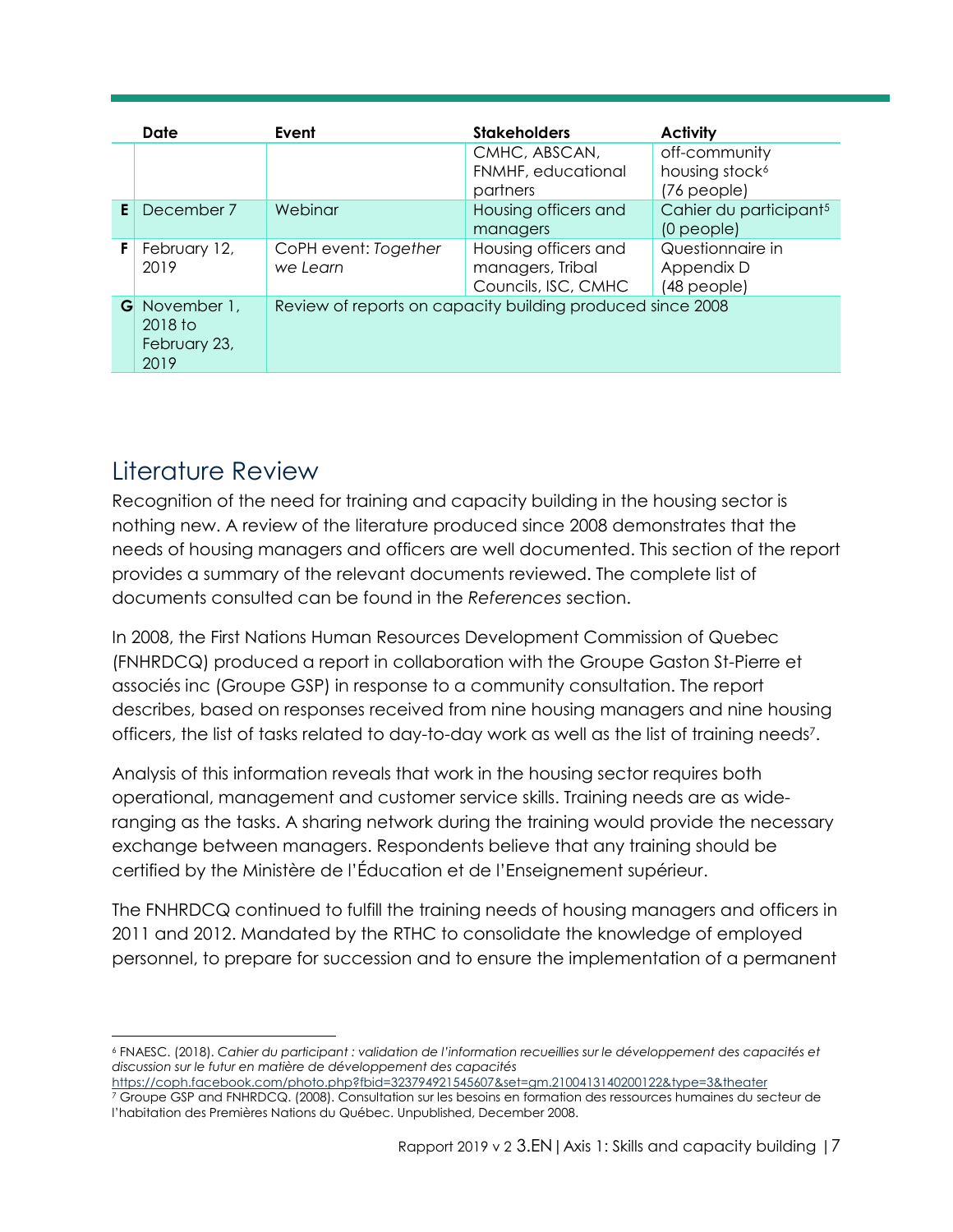certification process<sup>8</sup>, the FNHRDCQ proposed a workshop on the development of a regional strategy and documented the process.

The key element identified in the workshop was that a hybrid training model, both online and in person, should be preferred in order to meet the needs of an adult clientele who is employed and has family-related commitments. Success factors were identified, and the Cégep François-Xavier-Garneau produced an addendum to the report which suggested two training programs to meet technical/operational needs as well as housing management needs.

A few months later, the FNHRDCQ presented the validated information during a workshop in November 2012 on the courses selected for a training program<sup>9</sup>. The courses offered a mix of technical and management courses. In 2014, a request for funding from the postsecondary partnerships program was approved and the FNHRDCQ and the Cegep Garneau developed the Attestation of Collegial Studies (ACS) in First Nations Housing Management Technical Program (*Techniques de gestion de l'habitation des Premières Nations*) 10 . This training program, based on the First Nations Housing Manager program developed by the Vancouver Island University, was translated and adapted to reflect the reality of communities in Quebec.

A report produced by the AFNQL in 2014 compiled housing needs in Quebec and Labrador<sup>11</sup>. The report highlighted the lack of capacity, both in numbers and in terms of training, of the workforce to deal with the new operating regulations of the Canada Mortgage and Housing Corporation (CMHC). In addition, separation of housing administration from politics was mentioned for the first time, with emphasis placed on understanding the roles of administrators and elected representatives.

Housing-based human resources must have a variety of knowledge, including construction, insurance, project management, financial management, administration, and human relations. What's more, they are confronted with political pressure as well as pressure from customers. To develop the various skills required, it was proposed to create two ACSs: a 780-hour program for operations, and a 360-hour management program. A large-scale community-based construction project would allow for the necessary catch-up while ensuring the training of the existing workforce and succession personnel. Housing capacity building could be supported by the CMHC and the First Nations Market Housing Fund (FNMHF).

A detailed housing management proposal was submitted to the Chiefs in 2017 by the FNHRDCQ<sup>8</sup> . Considering the federal context, needs and challenges in terms of

 $\overline{a}$ <sup>8</sup> FNHRDCQ. (2012). *Énoncé du projet de formation régionale.*

<sup>9</sup> FNHRDCQ. (2012). *Rapport de l'atelier sur la stratégie régionale du 28 novembre 2012.* Unpublished.

<sup>10</sup> FNHRDCQ. (2017). *Proposition to the Chiefs: Management of the Regional Housing File*. Unpublished, January 2017. <sup>11</sup> AFNQL. (2014). The Housing Needs of First Nations in Quebec and Labrador[. http://apnql.com/en/wp](http://apnql.com/en/wp-content/uploads/2019/02/Rapport-besoins-log-2014-ang-franc-pdf-compressed.pdf)[content/uploads/2019/02/Rapport-besoins-log-2014-ang-franc-pdf-compressed.pdf](http://apnql.com/en/wp-content/uploads/2019/02/Rapport-besoins-log-2014-ang-franc-pdf-compressed.pdf)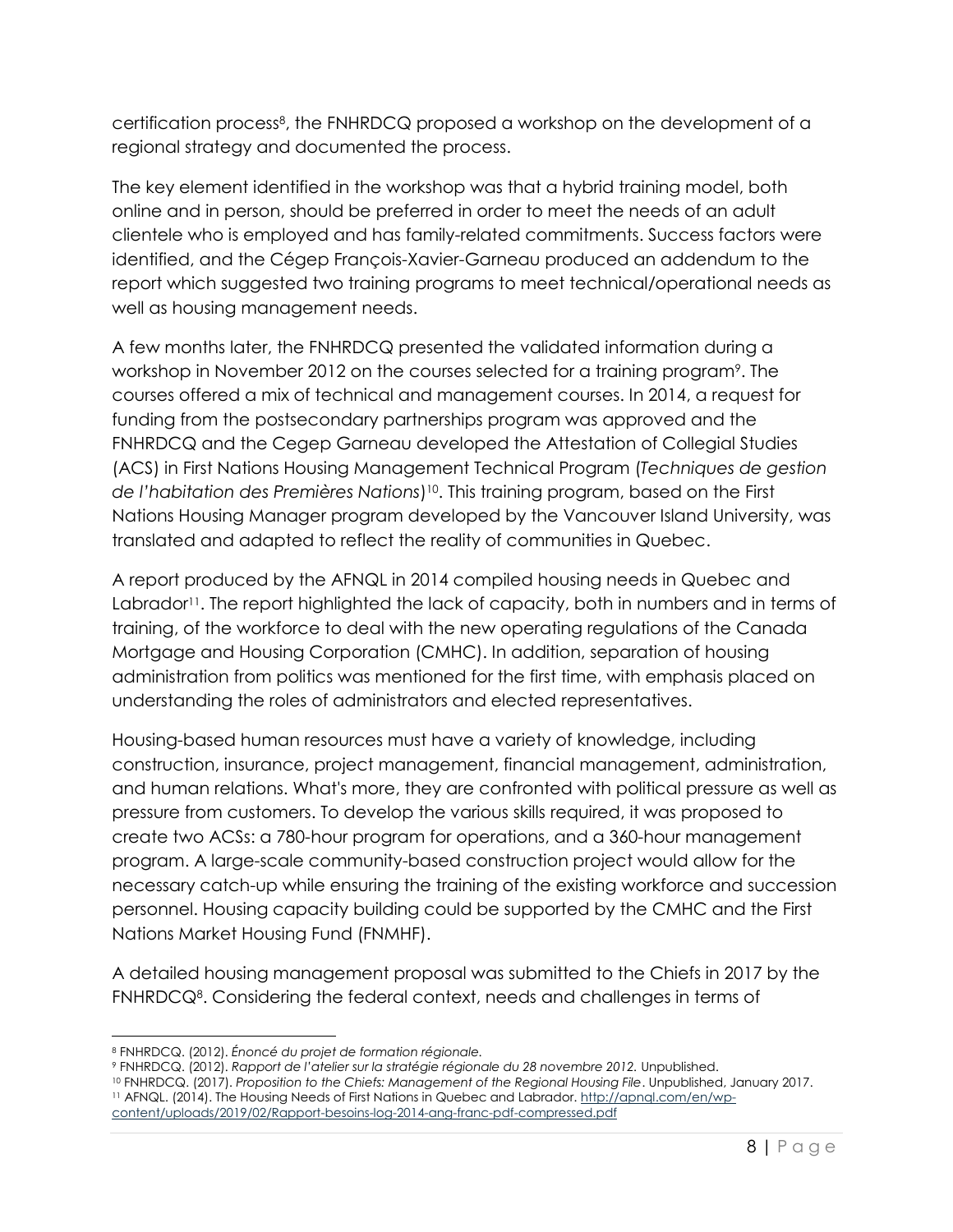capacity building in the housing sector, the FNHRDCQ proposed the creation of an Adhoc committee. This committee would provide technical support to the Chiefs on housing to bring regional issues to the national table while supporting local capacity. The Adhoc Committee would include all nations, provide the necessary links with the Housing Community of Practice (CoPH) and propose options for the continuity of the ACS. The committee's mandate would be to promote the regional housing strategy, which would be developed in collaboration with housing sector stakeholders.

The regional housing strategy emanated from the regional meeting on housing that took place in Trois-Rivières in 2017. The data collected by the *Innovation Seven* consultants are summarized in an RTHC document<sup>12</sup>. The document proposes a regional strategy under three axes: first the development of the skills and capacities of the elected representatives, managers and officers as well as housing occupants.

The discussions that took place in 2017 revealed certain challenges. Managers already have many tasks that are scattered across several skill areas. Language can also represent a major obstacle. To overcome these barriers, a regional education organization was proposed. This organization would certify capacity development in management and maintenance skills as key aptitudes to be developed.

Certain innovative elements were proposed for the implementation of capacity building, including increasing individual responsibility and integrating young people into the development of new construction projects, as well as in operations and management.

For the implementation of capacity building solutions, the document proposes a needs assessment at all levels with an analysis of the existing training offer, the proposal of an initiative and an implementation strategy. The result of such an initiative is that elected representatives, managers and occupants are trained according to their role and level of responsibility.

The results from the stakeholder consultations are presented below and provide an analysis of existing training and the unmet needs of elected representatives, managers and occupants. This is followed by an analysis of opportunities and constraints as well as avenues for actions to be undertaken for the implementation of a regional skills and capacity building initiative. A short discussion on the management of off-community housing stock will be discussed before the conclusion of this report.

 <sup>12</sup> RTHC. (2018). *Draft Regional Strategy in Housing and Infrastructure*. Unpublished.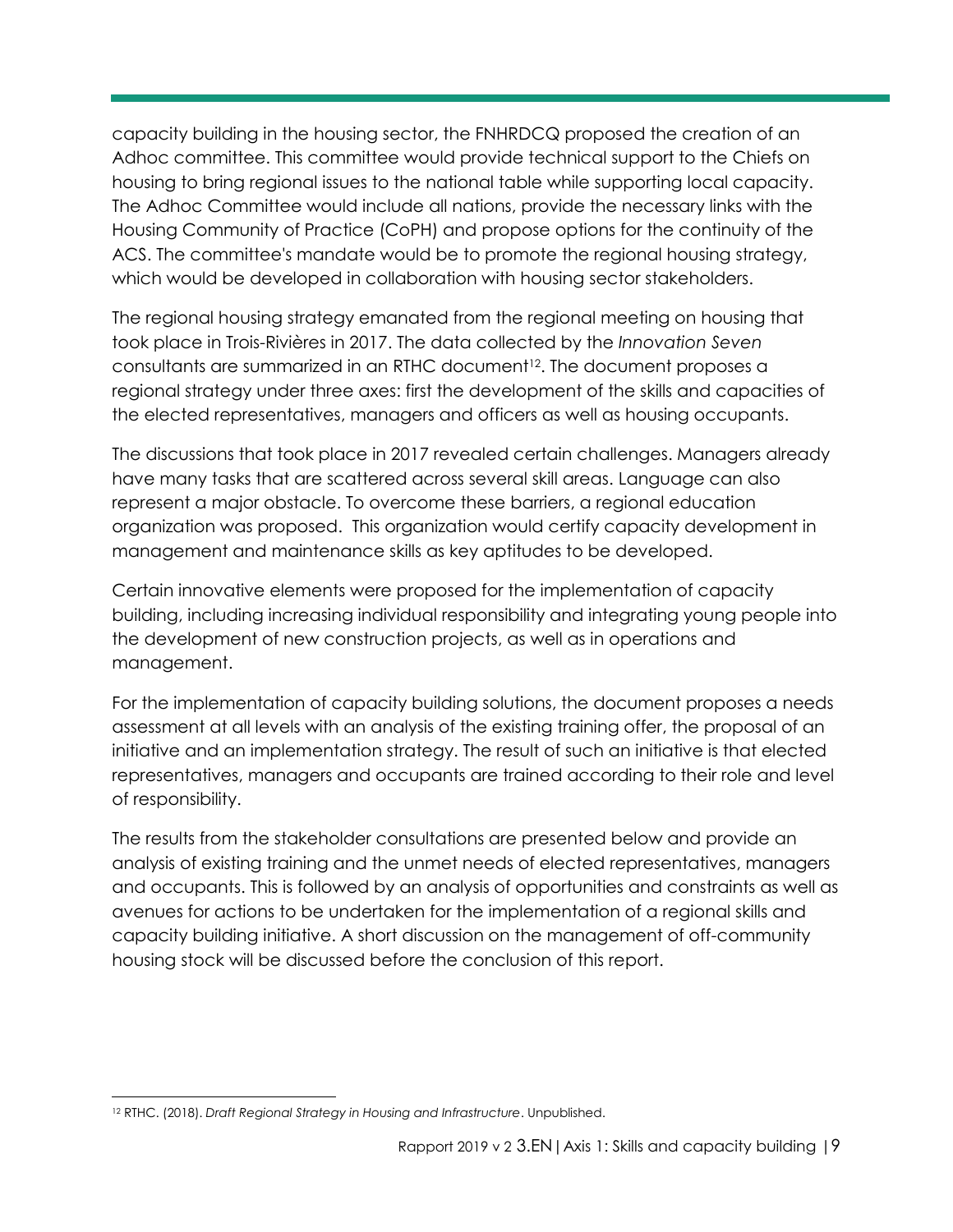# <span id="page-9-0"></span>Summary of Data Collection Results

### <span id="page-9-1"></span>Current Training Offer: Managers and Agents

The training courses currently offered for capacity building for housing managers and agents were identified by the stakeholders present at the meeting held on September 18, 2018. This information was validated and enriched by CoPH members through an online questionnaire and again at the November 28, 2018 meeting. A summary of available training is presented in Table 2.0. Training courses offered by private companies are excluded from the Table.

| <b>Training</b>                                          | <b>Location</b> | Organization                   | <b>Certification</b> |
|----------------------------------------------------------|-----------------|--------------------------------|----------------------|
| Land surveying                                           | Province        | School boards                  | <b>DEP</b>           |
| <b>Article 95</b>                                        | In community    | <b>CMHC</b>                    |                      |
| Cogiweb                                                  | In community    | <b>GRTH</b>                    |                      |
| How to say "no"                                          | Online          | Mamuitun Tribal Council        |                      |
| How to optimize your time                                | In community    | <b>Mamuitun Tribal Council</b> |                      |
| Roofing                                                  | Province        | School boards                  | <b>DEP</b>           |
| <b>Building plans</b>                                    | Province        | School boards                  | <b>DEP</b>           |
| <b>Energy efficiency</b>                                 | In community    | <b>GRTH</b>                    |                      |
| General maintenance                                      | Province        | School boards                  | <b>DEP</b>           |
| Leadership training                                      | In community    | Mamuitun Tribal Council        |                      |
| <b>Technical training</b>                                | In community    | <b>CMHC</b>                    |                      |
| <b>Tendering management</b>                              | In community    | <b>CMHC</b>                    |                      |
| Construction company                                     | Province        | School boards                  | <b>ASP</b>           |
| management                                               |                 |                                |                      |
| <b>Financial management</b>                              | In community    | <b>FNMHF</b>                   |                      |
| <b>Property management</b>                               | Province        | Cégep                          | <b>AEC</b>           |
| <b>Building inspection</b>                               | Province        | Cégep                          | <b>AEC</b>           |
| Professional ethics                                      | Online          | <b>Mamuitun Tribal Council</b> |                      |
| <b>Reading plans and specifications</b>                  | In community    | <b>CMHC</b>                    |                      |
| <b>Housing and infrastructure</b>                        | In community    | <b>FNMHF</b>                   |                      |
| <b>Communication techniques</b>                          | In community    | <b>Mamuitun Tribal Council</b> |                      |
| Trades (plumbing, electrician,                           | Province        | School boards                  | <b>DEP</b>           |
| carpenter, cabinet making)                               |                 |                                |                      |
| Implementation and expansion of<br>the home loan program | In community    | <b>FNMHF</b>                   |                      |
|                                                          |                 |                                |                      |

#### <span id="page-9-2"></span>Table 2.0: Training for Managers and Agents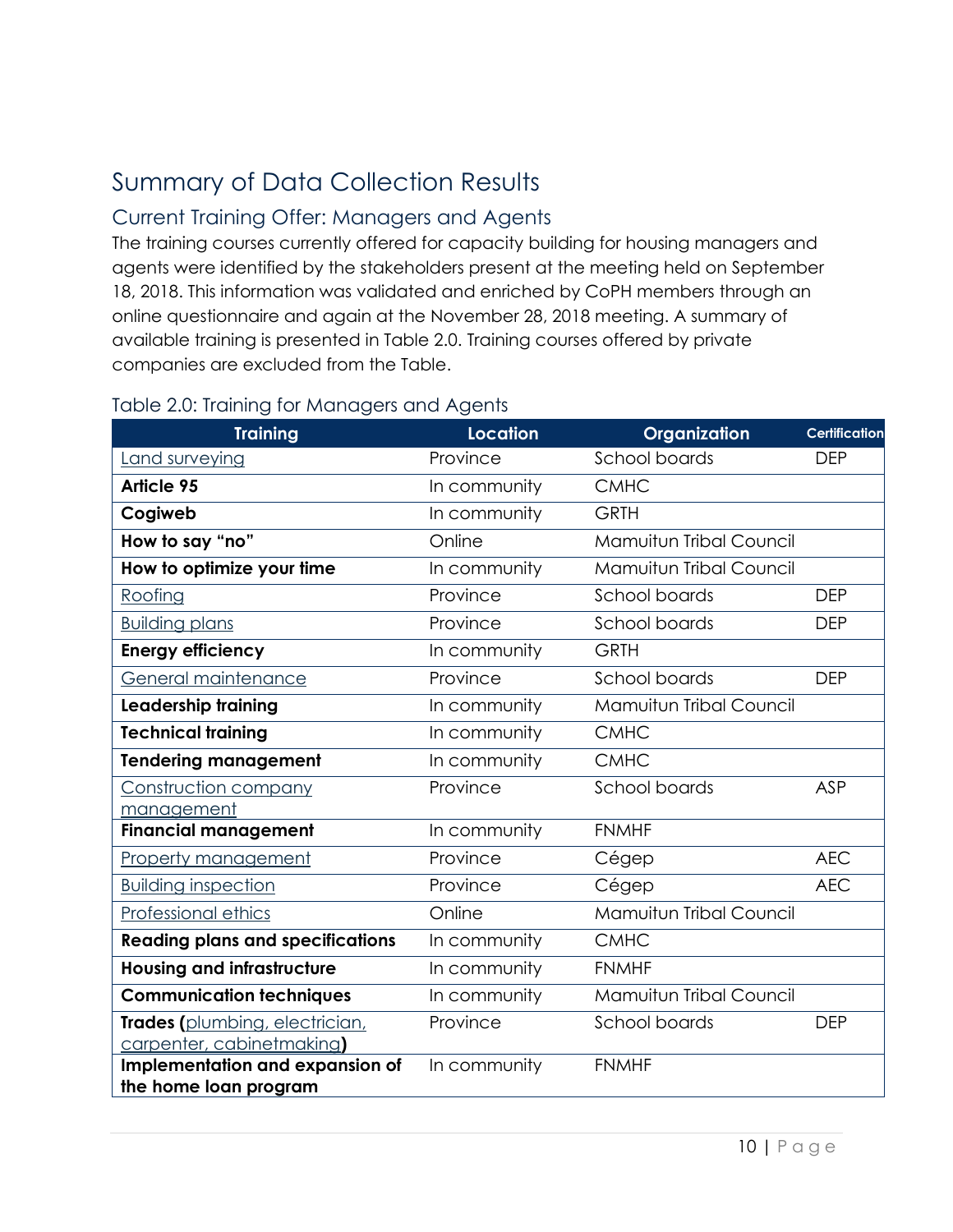| <b>Training</b>                                              | <b>Location</b> | Organization             | <b>Certification</b> |
|--------------------------------------------------------------|-----------------|--------------------------|----------------------|
| Mould                                                        | In community    | <b>FNIHB-ISC</b>         |                      |
| Plastering                                                   | Province        | School boards            | <b>DEP</b>           |
| <b>Employee and executive assistance Program</b>             |                 |                          |                      |
| Radon                                                        | In community    | <b>FNIHB-ISC</b>         |                      |
| Collection                                                   |                 |                          |                      |
| <b>Accounting</b>                                            | In community    | Mamuitun Tribal Council  |                      |
| RL-31 slips                                                  | In community    | Revenu Québec            |                      |
| <b>Human resources</b>                                       | In community    | <b>FNMHF</b>             |                      |
| Customer service <sup>13</sup>                               | Province        | School boards            | <b>AEP</b>           |
| Inspection follow-up                                         | In community    | <b>FNIHB-ISC</b>         |                      |
| Air-exchange system                                          |                 |                          |                      |
| <b>Housing management techniques</b>                         | Virtual         | Garneau, FNAESC,<br>CoPH | <b>AEC</b>           |
| Lands and economic dev.                                      | In community    | <b>FNMHF</b>             |                      |
| Handling clients in distress or with<br>difficult behaviours | In community    | <b>FNAESC</b>            |                      |
| <b>Glazier</b>                                               | In community    | <b>GRTH</b>              |                      |

The Canada Mortgage and Housing Corporation offers a number of technical training programs, upon request, that are not listed above. School boards and CEGEPs offer several technical courses that lead to a diploma or a certificate. The virtual [Inforoute](https://www.inforoutefpt.org/rechProg.aspx?langue=fr) platform is the resource of choice for finding such training. Finally, the Mamuitun Tribal Council offers online training, which is not listed.

The available training can be grouped into three categories: management, technical work and operations, including customer service. This is a result of the expanded role of the housing manager or agent. The implementation of the First Nations Housing Management Program (*Techniques en gestion de l'habitation des Premières Nations)* has attempted to meet the various needs of managers. In addition, the Community of Practice on Housing (CoPH), created in parallel, intended on providing a platform for networking and sharing best practices for managers and agents.

In fact, there is a new national body that is reflecting on the importance of housing managers' qualification and sharing them through a community of practice. The First Nations Housing Professionals Association (FNHPA), established in 2019, is an organization dedicated " to providing the means whereby FN housing managers and staff can better serve their communities and clients by developing, promoting and

 13 Hyperlinks direct the reader to the relevant file on [inforoutefpt.org](https://www.inforoutefpt.org/rechProg.aspx?langue=fr) for training information.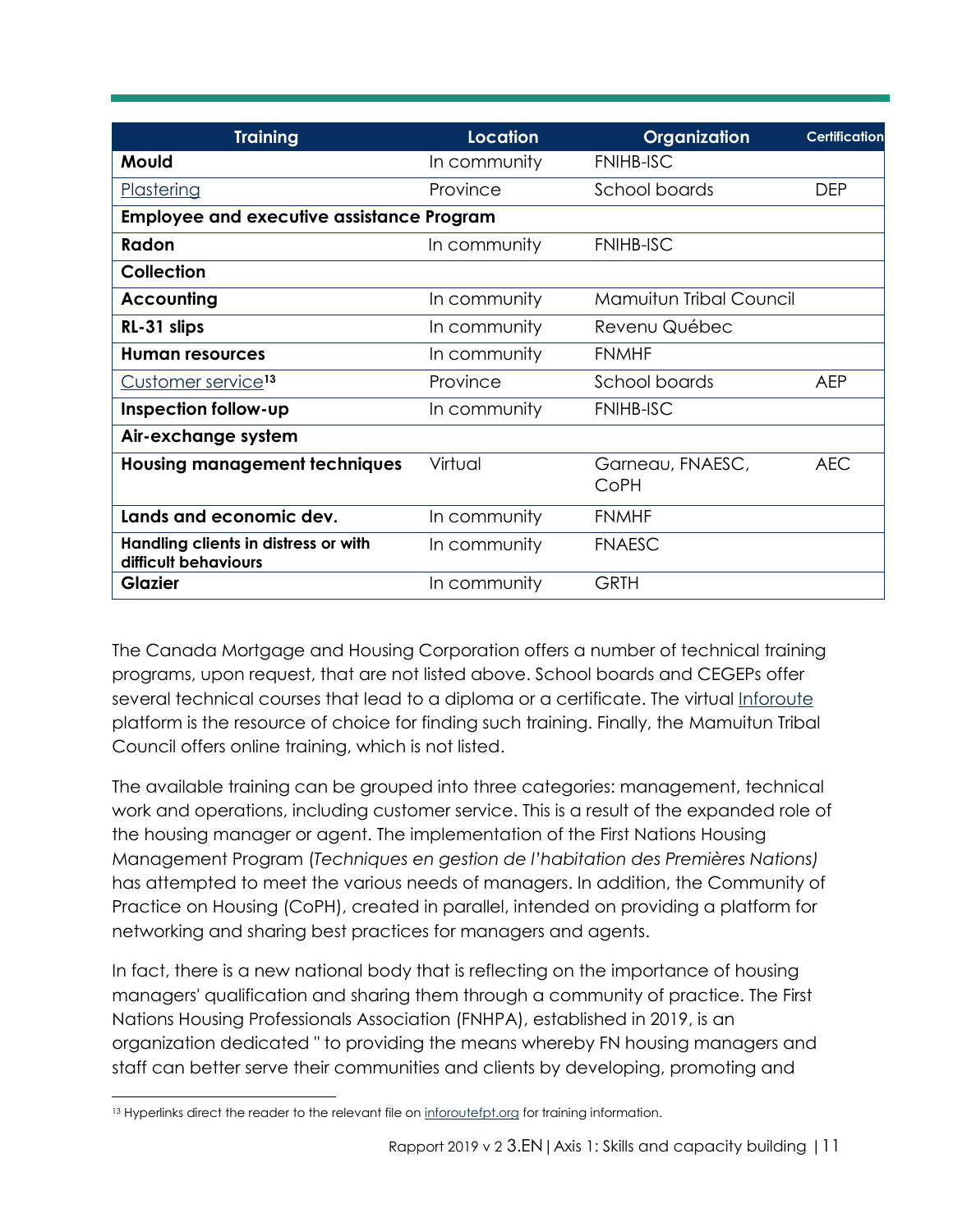delivering quality standards, practices, certification, education, and by facilitating networking opportunities within the FN housing sector<sup>14</sup>." The FNHPA is currently working on the development of common core competencies for housing management and is seeking a tool to create a community of practice. In addition, the organization is discussing with different regional actors to identify opportunities for collaboration. Eventually, the FNHPA will be able to recognize, for the purpose of certification, the skills of personnel working in the housing sector across Canada.

### <span id="page-11-0"></span>Implementation of the AEC in Housing Management

The AEC, created in response to an identified community need, is an adaptation of a program offered by Vancouver Island University. A formal evaluation of the program would validate whether this program effectively meets the needs of housing managers in Quebec communities. However, a question related to the benefits of this program was presented to the participants at the November 28, 2018.

In general, individuals having obtained their AEC, as well as their community, report having benefited from the courses. Positive feedback indicates that this is an excellent program that provides adequate documentation. The 570 hours of training allow students to develop both management and construction skills, and to become familiar with the technical terms of the housing sector. In addition, the training allows students to develop a relational approach that helps them understand different types of people, develop their listening skills and how to manage crises. The training provides a better vision of the housing sector, better management of the construction aspects, its standards and the progress of the work as well as better budgetary follow-up of a given project.

AEC students have the opportunity to apply the theory learned by participating in a project during their internship. Each of the three semesters offers three courses. The nine courses include an internship at the end of the third semester. Among other topics, students learn project management, priority management, delegation and recognize that the program is adapted to the reality of First Nations.

However, certain students observe that the training could have been better adapted to the realities of the work that managers actually perform in the communities. Not all teachers know the reality of First Nations. In addition, the training presents several issues in terms of balancing work and home life.

To improve the AEC, certain measures have been put in place and others are suggested. Two in-person meetings were added to overcome the difficulties associated with courses that are exclusively online. Some suggested offering an additional computer course; AEC training in communities should also be promoted.

<sup>14</sup> <https://fnhpa.ca/press-release/>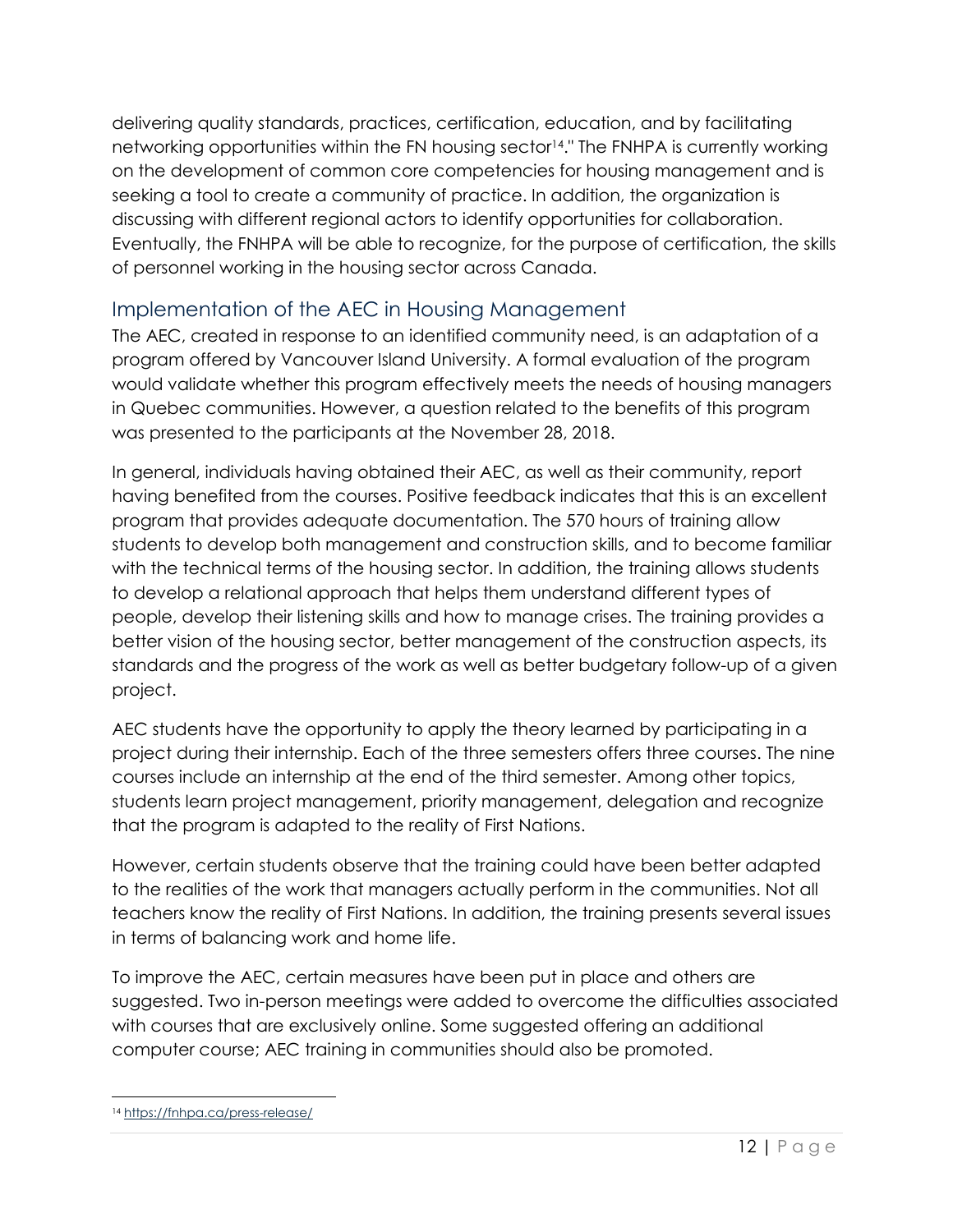The CoPH, originally developed to enhance student support by providing an environment where students can interact with other students, is seen as a practical way of sharing information. There are many benefits to having a community of practice because communities can share with one another, help each other, network and share positive experiences. However, comments indicate that it is usually the same people who post comments on the Workplace platform (chosen as a CoPH tool). Stakeholders have repeatedly mentioned that the Workplace platform needs to be further boosted.

Implementation of the AEC and CoPH has effectively met some of the needs of managers and agents in the housing sector. However, certain needs still need to be considered, as identified in the next section.

### <span id="page-12-0"></span>Needs to be addressed: Managers and Agents

The review of the literature revealed that the needs of managers cannot be fully be met by the implementation of the AEC in Housing Management Techniques. Although it meets a number of needs, the AEC was intended to meet the technical and operational needs of housing managers and agents. It is now necessary to review the proposed 780-hour AEC in programs and operations as a possibility to address the needs identified below. Moreover, it would be important to integrate the history of each community<sup>15</sup> and integrate this information into the existing AEC.

During consultations, the need to create a directory of available training and how to access these trainings was clearly identified. Thus, housing managers and agents could already satisfy some of their needs.

There is consensus among stakeholders that the duties of a housing manager or agent are varied and require knowledge in many areas of activity. To address this reality, an inventory of available resources within the Band Council would provide housing sector managers with expert support. For example, a manager who is required to complete a fiscal year may refer to the Band Council finance branch for assistance. This idea would obviously require the Band Council's collaboration (collaboration would be made easier if elected representatives are well informed about housing sector requirements).

Table 2.1 presents the needs that emerged from the initial consultation as well as those added during the validation of the information. The table is followed by training which, according to the greatest number of participants, should be prioritized in the short and medium term.

 <sup>15</sup> FNHRDCQ. (2012). Regional training project statement (*Énoncé du projet de formation régionale*)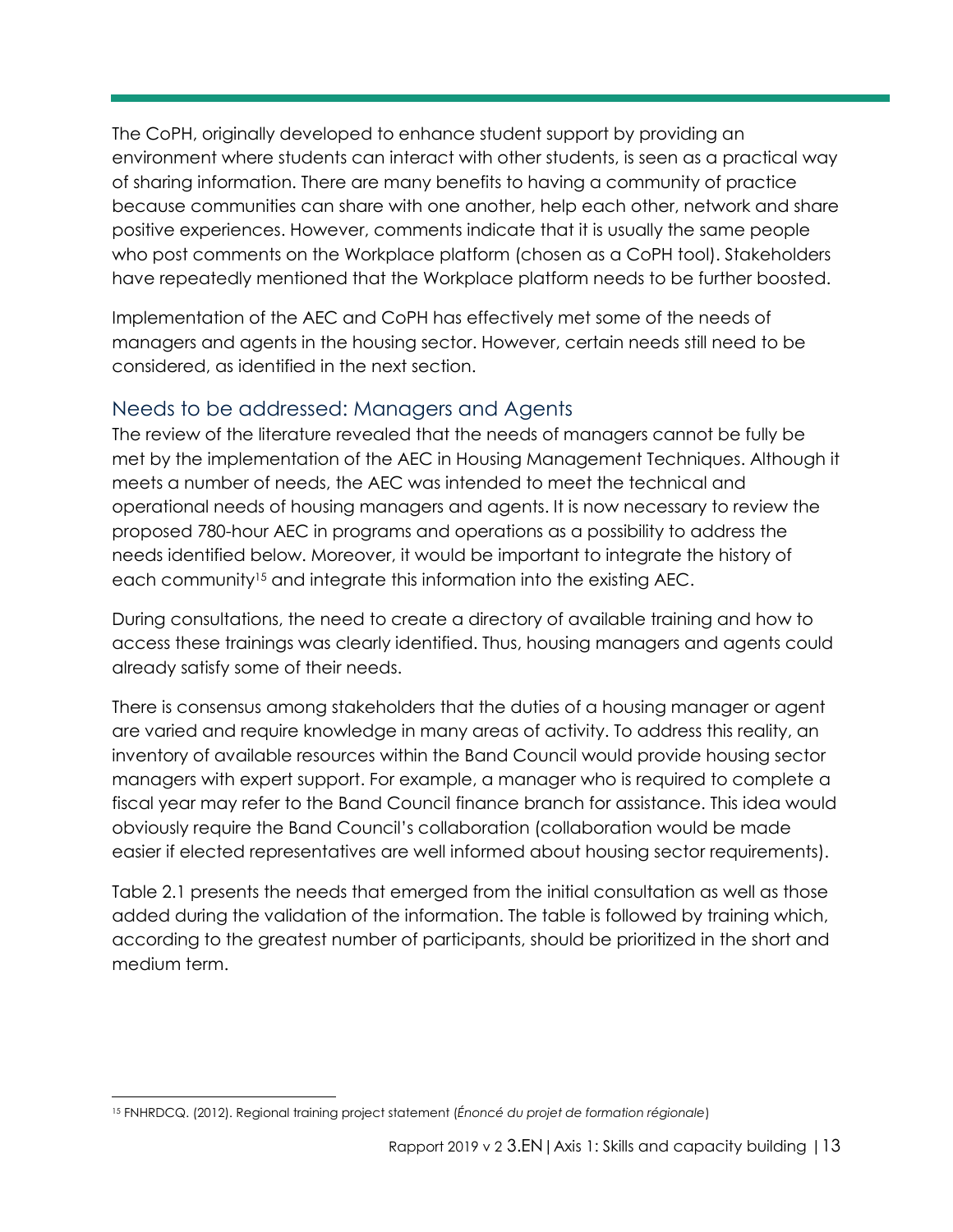#### <span id="page-13-0"></span>Table 2.1: Training Requirements for Managers and Agents

#### TRAINING NEEDS

- Identification of resources in place (from the Band Council) that could support housing managers who have overly complicated job descriptions and wear too many hats.
- Re-examine the National Association of Housing Managers: What can we learn from this experience so that we do not repeat the same discussions from year to year?
- Policy sharing, or management policy template, all existing tools and training, and CoPH best practices.
- Promote education for young people in housing, administration and construction trades. Develop a field-training program for the next generation. Train students in financial literacy to prepare them to become landlords or tenants. Family economics course adapted to culture.
- Customer approach: interact with customers, conflict management, professionalism vs. close link, crisis intervention, the impacts of non-payment, budgets, inform and educate occupants about rights and responsibilities, tenant visits, eviction.
- Administration: financial management, invoicing, results-based management, understanding and completing forms, budgets (forecasting for construction), transfer of files, drafting and preparing reports, job description, software (Excel, Access, etc.), time management.
- Community development.
- Technical training: RBQ to obtain a contractor number, become an inspector, other technical training for fieldwork, [AEC architecture](https://www.inforoutefpt.org/offreColDet.aspx?offre=15196&sanction=2) and [civil engineering](https://www.inforoutefpt.org/progColDet.aspx?prog=302&sanction=1)**.**
- Mental health, stress management: informing and raising awareness about the impacts of the *Indian Act* vs. housing, separating personal/professional.
- Air exchanger system
- Drinking water management, legislation/civil code, legal liability.
- Coaching for managers with an in-the-field approach.
- Reading plans and specifications; training on government housing programs.
- How to work with political leaders.

When asked about the needs to be prioritized in the next two years, almost all stakeholders consulted identified the promotion of education to young people in order to train the next generation in both management and construction trades. Secondly, stakeholders suggested prioritizing the customer approach in order to equip managers and officers to interact effectively with clients in a context where professional and personal relationships often intertwine. Finally, administration and the elements identified above should be given priority.

In a possible implementation of a skills building initiative, year one should focus on setting up training to meet the priorities identified by the stakeholders consulted.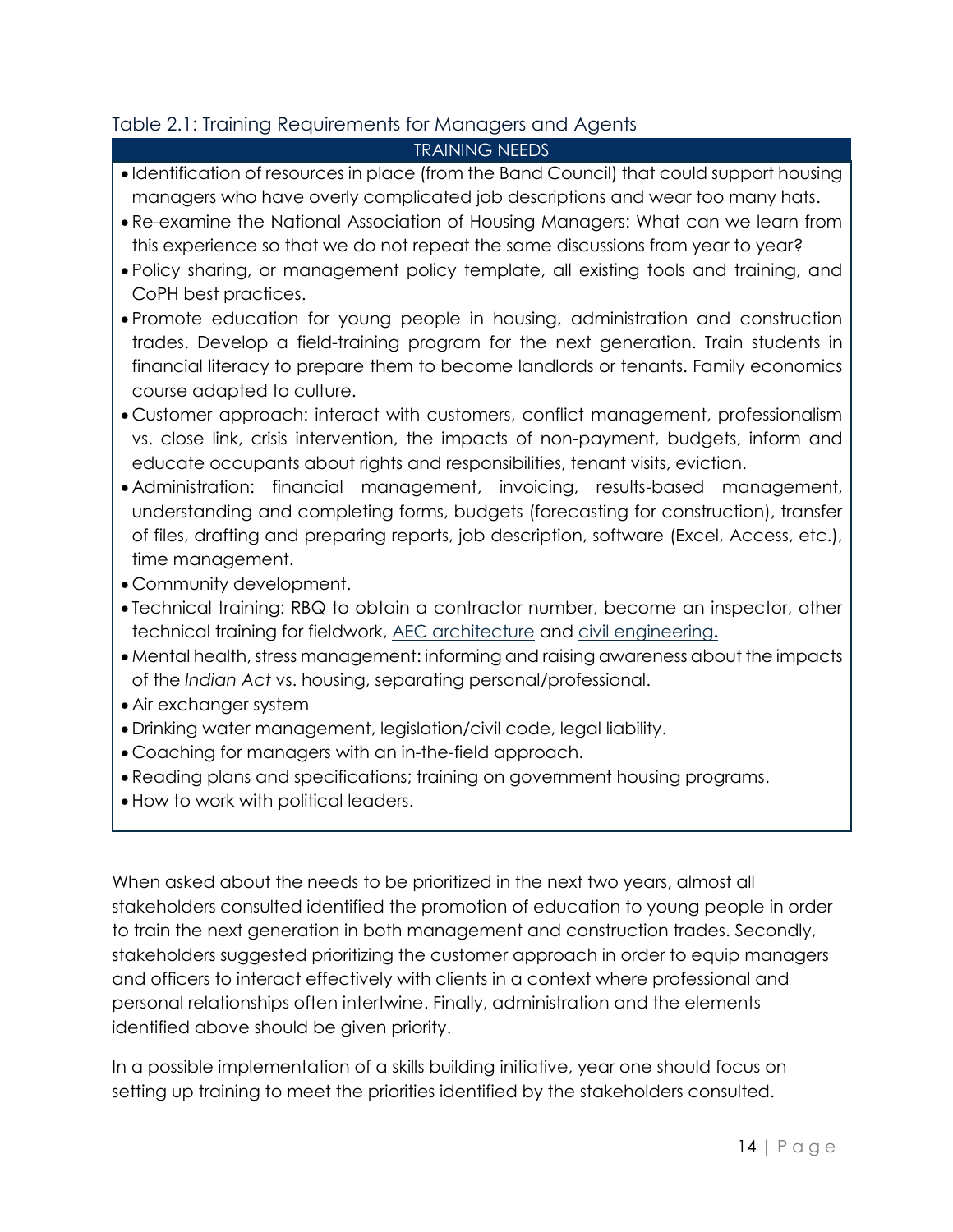### <span id="page-14-0"></span>Current Training Offer: Occupants

In order to identify the training currently offered to home occupants in First Nations communities in Quebec, stakeholders were consulted on September 18, 2018. Managers and agents completed an online questionnaire along with four telephone interviews with occupants from two communities. This information was validated during consultations on November 28, 2018 and the list of available training is shown in Table 3.0.

| <b>Training</b>                                            | Location           | Organization                  | <b>Certification</b> |
|------------------------------------------------------------|--------------------|-------------------------------|----------------------|
| Keeper of my home                                          | In school $(K-12)$ | CMHC <sup>16</sup>            |                      |
| Mould                                                      | In community       | CMHC and FNIHB-ISC            |                      |
| Radon                                                      | In community       | <b>CMHC</b>                   |                      |
| FCAC <sup>17</sup><br><b>Financial literacy</b><br>Virtual |                    |                               |                      |
| <b>Maintenance et the Guide: tenant responsibilities</b>   |                    | <b>CMHC</b>                   |                      |
| <b>Clean ventilation system</b>                            | Guide              |                               |                      |
| <b>Glazier</b>                                             | In community       | <b>GRTH</b>                   |                      |
| <b>Energy efficiency</b>                                   | In community       | <b>GRTH</b>                   |                      |
| <b>Becoming an owner</b>                                   | In community       | FNMHF, CMHC,<br>SÉDEAC        |                      |
| My first apartment                                         | Lac Simon          | RAEC <sup>18</sup> Kitci Amik | 1 unit (DES)         |
| Living in residence                                        | Odanak             | Kiuna                         |                      |

#### <span id="page-14-1"></span>Tableau 3.0: Current Training for Occupants

Several participants indicated that they were unaware of the current training programs offered. They mentioned that it would be useful to have a list of available trainings and that promotion campaigns be carried out in their community. In fact, the next section lists the training needs of tenants yet to be addressed.

### <span id="page-14-2"></span>Needs to be Addressed: Occupants

Housing managers and agents increasingly recognize the importance of informing, raising awareness and developing occupants' sense of responsibility. In fact, it is essential to involve the occupants of community housing in the process of identifying their training needs in order to engage them in an approach to inform, raise awareness and develop a sense of accountability.

<sup>17</sup> <https://www.canada.ca/fr/agence-consommation-matiere-financiere/services/programmes-litteratie-financiere.html>

<sup>16</sup> <https://www.cmhc-schl.gc.ca/fr/developing-and-renovating/developing-for-first-nations/keeper-of-my-home>

<sup>18</sup> RAEC: First Nations Regional Adult Education Centre [\(FNAESC\)](http://www.conseilscolaire-schoolcouncil.com/kitci-amik.html)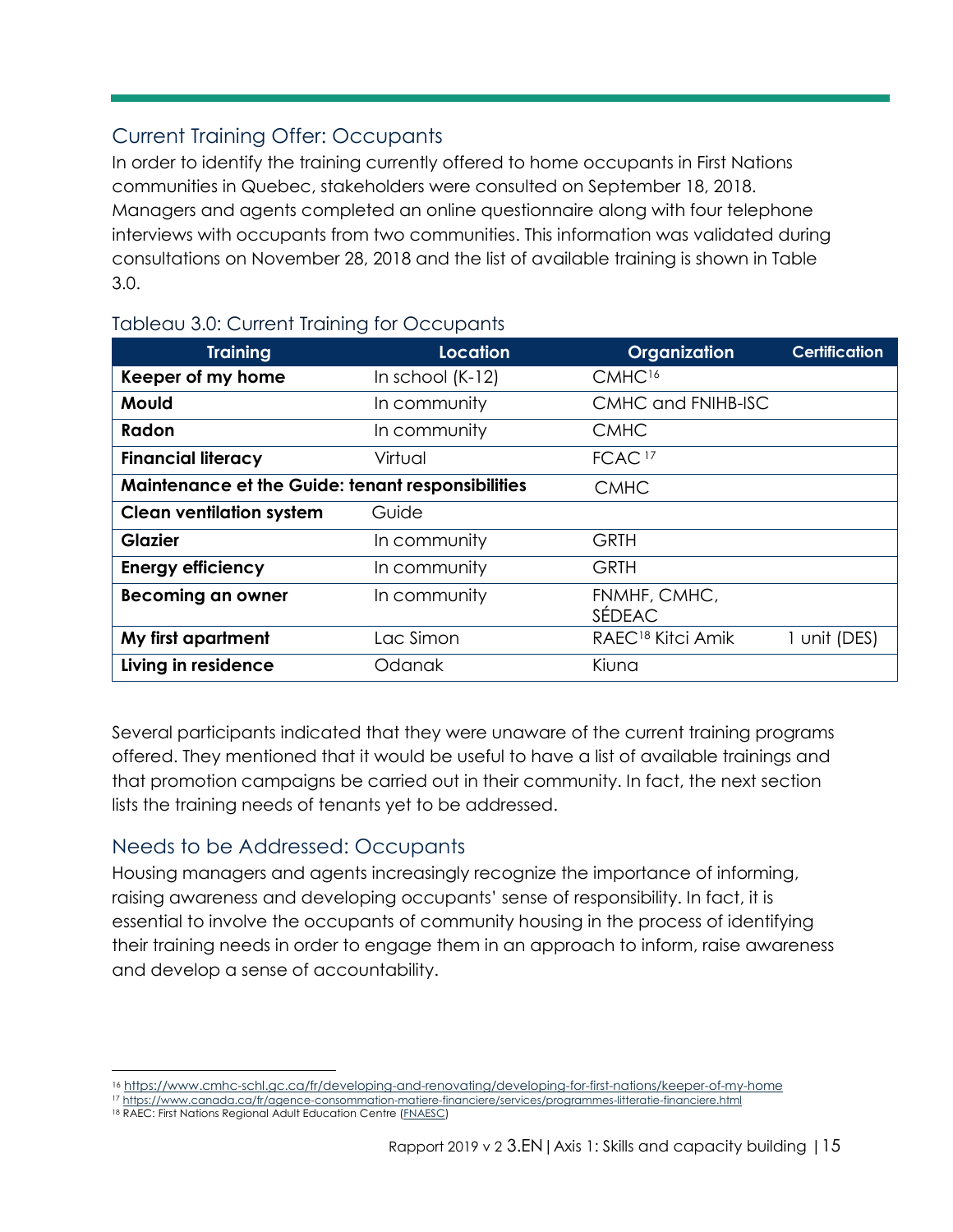The needs identified by stakeholders, including a small number of occupants, are presented in Table 3.1.

#### <span id="page-15-0"></span>Table 3.1: Training Needs for Occupants

**TRAINING NEEDS**

- **Finances**: who provides funding for housing and how it works, financial literacy (budget, pyramid of family spending priorities), awareness of the importance of paying rent, becoming a homeowner. These training programs should start in high school.
- **Occupant's guide for all new occupants**: priorities to maintain housing in good condition, operate appliances, maintenance (basic, quarterly, exterior and infrastructure), the various systems and monitoring required, how to fix a few things, followed by continuous training and focussed workshops and repeat more than once.
- **Accountability**: rights, claims and responsibilities, rules and policies, elementary and high school classes, link between housing and health (individual and community), open discussions.
- **Prevention**: preventive maintenance, mould, prevention of accidents and fires.
- **Role of the Band Council**: understand the partners; how to deal with authorities and who to contact in different situations.
- **Reach out to people:** innovative sessions in the community, and identify champions in the community; have a DVD for owners and tenants, develop a vision for the future with youth.
- **Better communicate information to people:** centralized communication plan for community deployment, use of community radio stations, websites, social networks, newsletters.
- **Raise awareness in school:** adapt the training and the means of information sharing according to the various needs of different generations.

When implementing a capacity building initiative over the next two years, certain training programs should receive priority. The priorities identified by the people present at the November 28 consultation are finances, at all ages, distribution of the occupant's guide and prevention, as elaborated in Table 3.1.

The ideas that emerged from the consultation process do not differ from the ideas mentioned by the occupants consulted during the telephone surveys. However, to validate this information, it is necessary to reach a larger number of occupants before the implementation of a training plan for occupants. Therefore, prior to the implementation of an initiative, consultations with the occupants of all communities are recommended, using the means suggested in Table 3.1.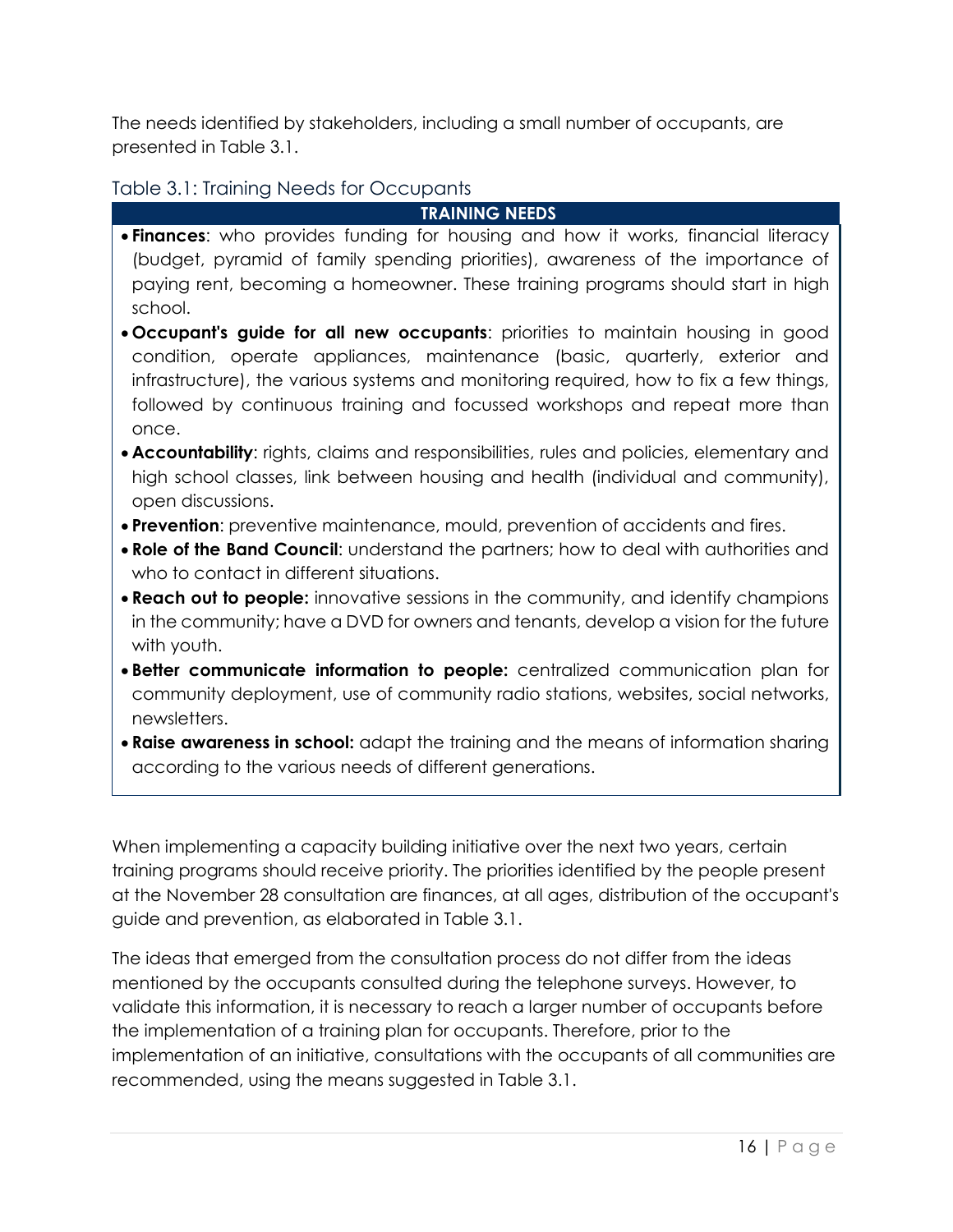### <span id="page-16-0"></span>Current Training Offer: Elected Representatives and Leadership

A report produced by the AFNQL proposes that the understanding of the role of housing administrators and the role of elected representatives in the same file can be improved<sup>19</sup> . Certain training programs exist to meet this need identified in 2014 and are listed in Table 4.0 below.

| <b>Training</b>                   | Location     | Organization(s)                    |
|-----------------------------------|--------------|------------------------------------|
| Governance                        | In community | <b>FNMHF</b>                       |
| <b>Finance</b>                    | In community | <b>FNMHF</b>                       |
| <b>Roles and responsibilities</b> | Check list   | Mamuitun Tribal Council, ISC, RTHC |

#### <span id="page-16-1"></span>Table 4.0: Current Training for Elected Representatives

### <span id="page-16-2"></span>Needs to be Addressed: Elected Representatives and Leadership

There are few training courses for elected representatives and many needs yet to be addressed. It should be noted that the training for elected representatives must be offered regularly, after each election and, in some cases, even before the elections to make the candidates aware of their role and responsibilities. Some suggest condensed information versus training given the challenge of the term of office for an elected representative. Some also suggest that it is the individual responsibility of each elected representative to learn about the laws, land management, litigation, administrative agreements, governance, transparency and political science, among others.

Table 4.1 summarizes the needs identified by stakeholders during the consultations. Several elected representatives participated in the validation of the information presented in the table above as well as the table below.

#### <span id="page-16-3"></span>Table 4.1: Training Needs for Elected Representatives

 $\overline{a}$ 

#### **CAPACITY BUILDING**

- **Awareness**: information on the role, funding and lobbying necessary vs administration, knowledge of policies and their use, knowledge of what is done elsewhere, impact of decisions (financial and other) in customer files, knowledge of the housing stock, how to support managers and separate politics from administration.
- **Information portal**: to disseminate to the population, tribal council, creation of common strategies (regional, local).
- **Role of Band Council**: understand partners, understand programs (administrative agreements and program funding), challenges and opportunities, existing

<sup>19</sup> AFNQL. (2014). *The Housing Needs of First Nations in Quebec and Labrador.* [http://apnql.com/en/wp](http://apnql.com/en/wp-content/uploads/2019/02/Rapport-besoins-log-2014-ang-franc-pdf-compressed.pdf)[content/uploads/2019/02/Rapport-besoins-log-2014-ang-franc-pdf-compressed.pdf](http://apnql.com/en/wp-content/uploads/2019/02/Rapport-besoins-log-2014-ang-franc-pdf-compressed.pdf) p. 43.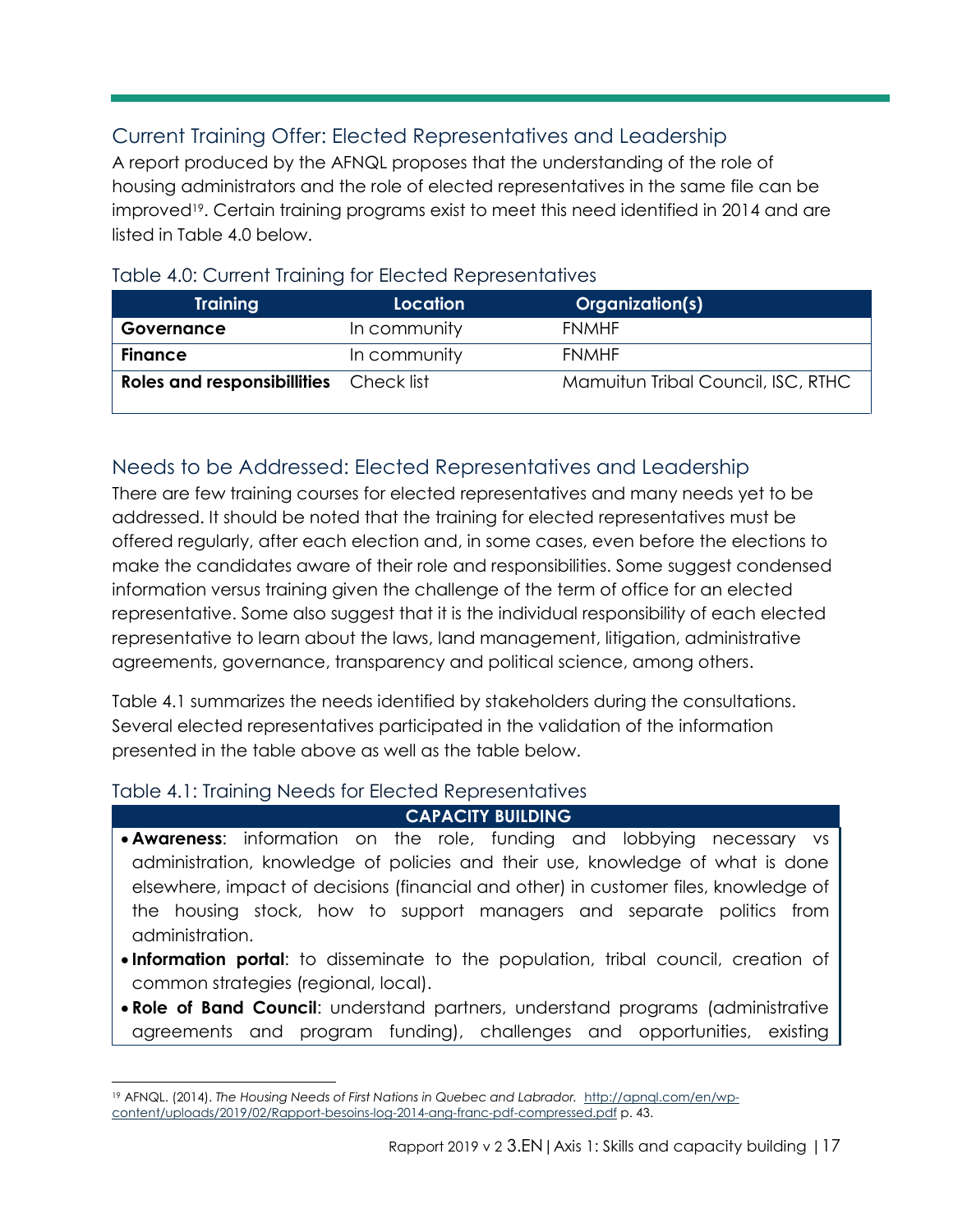#### **CAPACITY BUILDING**

regulations and eligibility criteria, MRP, governance training, ethics and legal, orientation session for newly elected representatives.

- **Technology awareness:** choice of building materials and methods to make housing more resilient.
- **AEC Housing management techniques:** condensed and adapted for elected representatives and include basic computer training.
- **Other training courses:** emergency measures, prevention of accidents and fires, understanding certain technical aspects (and appropriate vocabulary) and the effects of housing on community and individual health, active listening and communication training, programs with CMHC and ISC.

The elected representatives can benefit from information sharing during meetings at the Tribal Council table. Certain training sessions can take place at these tables. Stakeholders prioritize awareness of elected representatives on their role and the role of the Band Council in partnerships, agreements and housing programs. In addition, additional training would be a priority, especially with respect to emergency measures. In implementing a regional capacity building initiative, it is expected that training for elected representatives will be provided on a regular basis. The role of the Tribal Councils is important in the communication of available training to the newly elected representatives.

### <span id="page-17-0"></span>Opportunities and Constraints

#### <span id="page-17-1"></span>**Opportunities**

It is important to take advantage of the opportunities that currently exist. In particular, the political environment will allow the development of innovative means to meet housing sector needs, whether in terms of construction or capacity building.

Opportunities identified by stakeholders are listed in the following table:

#### <span id="page-17-2"></span>Table 5.0: Opportunities: Implementation of a Capacity Building Initiative

#### **OPPORTUNITIES**

- Current situation: political and financial;
- CoPH provides managers with the opportunity to share, exchange and help each other in a virtual setting or at annual meetings;
- Postsecondary institutions with Indigenous specificity, e.g.: Kiuna, which can offer training tailored to the needs of managers, elected representatives and occupants;
- Regional tables and the possibility of structuring them to offer a ½ day or a full day of training;
- Everyone is committed to improving their community;
- The feeling of making a difference;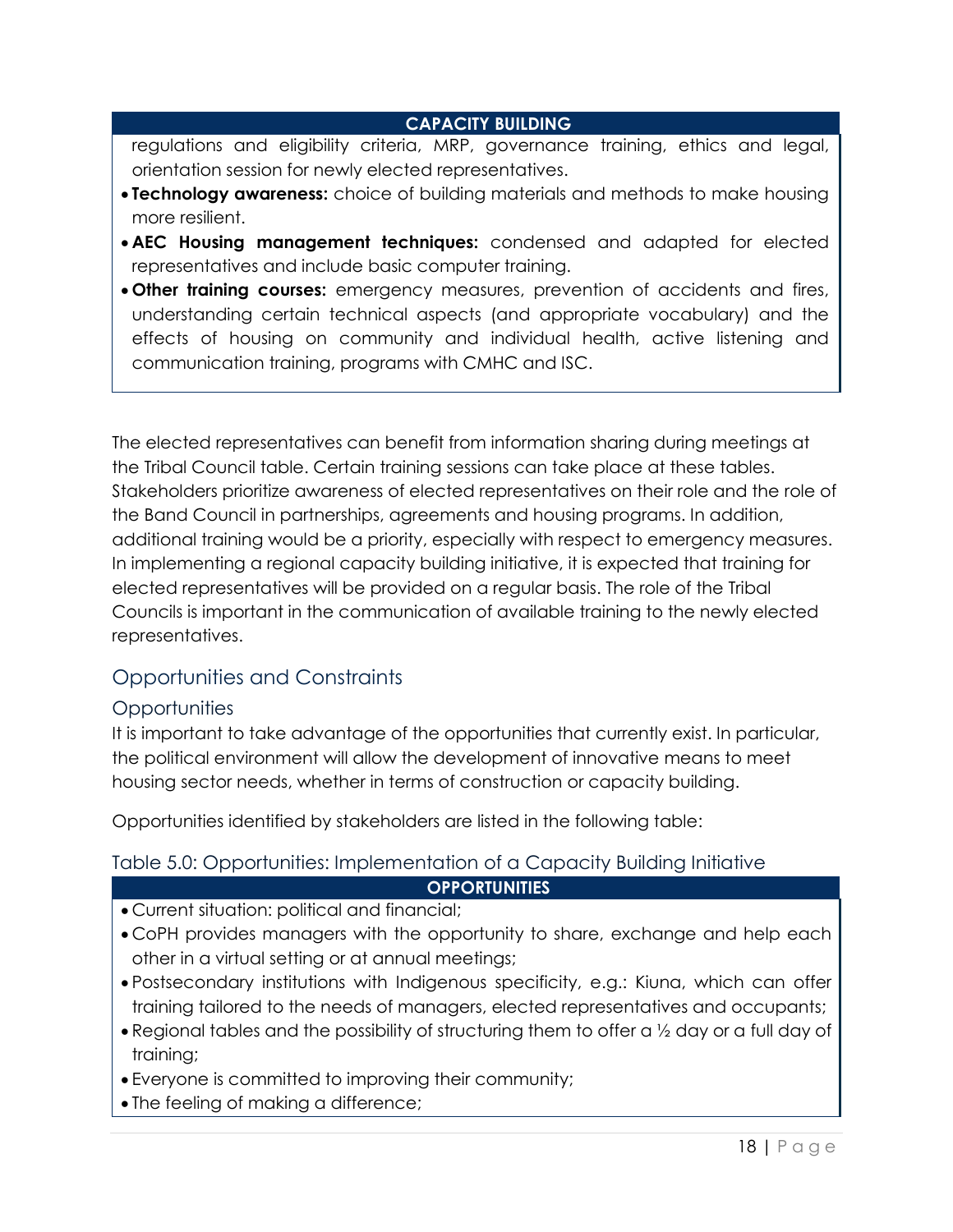#### **OPPORTUNITIES**

- Success stories: trainings that have yielded the expected result;
- Partner support: outside the box;
- Knowledge of our communities, experts; governments seem more open to First Nations;
- Available tools: AEC housing, development of expertise, Cogiweb;
- Teamwork: team building in some communities (link/departments: land-housinghealth-finance-employment);

Sense or worth and belonging;

- Opportunity to ensure that all actors have the same understanding of the challenges and desired outcomes;
- Opportunity for long-term community planning;
- Sound management of housing sectors;
- The young demographic: future occupants, young managers and elected officials and the possibilities of offering adapted training within schools;
- AFNQL regional strategy.

There is recognition of proper historic timing to talk about skills building in the housing sector at all levels. There is a willingness on the part of managers, officers, elected representatives and occupants to increase their understanding. The time has come to transfer governance and management of federal housing to communities, and stakeholders recognize the importance of capacity building to support this process. However, this process does not exclude certain constraints. These have been discussed and are presented in the next section.

#### <span id="page-18-0"></span>**Constraints**

Stakeholders recognize that a uniform capacity building strategy will not meet the diverse needs of different communities at different stages of capacity. In addition, it is recognized that the various federal initiatives and their criteria do not necessarily align with community priorities. These elements can become binding elements in the establishment of a regional skills and capacity building initiative at all levels. The other constraints discussed are presented in Table 5.1.

<span id="page-18-1"></span>Table 5.1: Possible constraints in the implementation of an initiative

#### **CONSTRAINTS**

- Communities are not all at the same stage of development;
- Training the next generation (housing managers) requires conciliation of work/family/studies;
- Funding and commitment to long-term training (financial year constraint vs. a training program that lasts several months, or even years);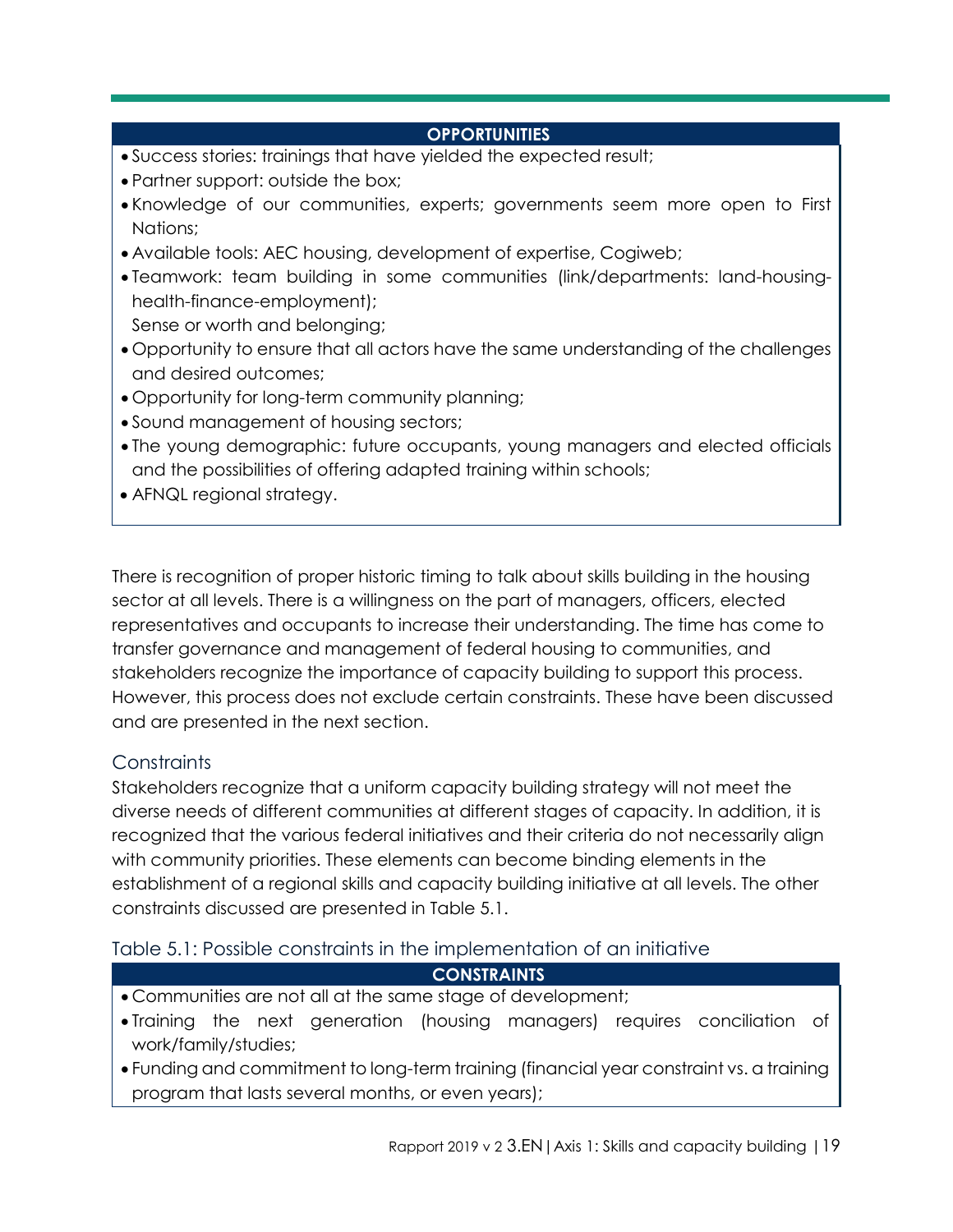#### **CONSTRAINTS**

- Staff turnover;
- Same discourse, year after year, without results;
- How to involve the various actors in training? How to make the desired changes? How to give the necessary importance to the housing file?
- Variable connectivity from one community to another (for online courses and information);
- Implementation of different training courses for different groups;
- Availability;
- Distance and necessary differences in training according to the geographical situation of a community;
- Interest in the housing file (often ignored);
- Perseverance (for longer duration courses);
- Government knowledge of indigenous realities is limited;
- Evaluation: Does the training develop the right skills and are these skills useful in communities and does this bring us to the desired goal?
- *Indian Act*;
- Social issues;
- Difficulties for managers to act as workers;
- Political interference creates uncertainty and can make people who wish to pursue training hesitate.

Any initiative aimed at developing the skills and capacities of managers, officers, elected representatives and occupants should ensure that strategies are put in place to address the constraints identified by stakeholders in the implementation plan of such an initiative.

### <span id="page-19-0"></span>Off-Community Housing Stock

The development of an off-community housing stock is a concept not widely used in communities. This requires the sharing of expertise from provincial and federal partners who possess this knowledge.

In order to fully understand the management of off-community housing stock, training on the laws, by-laws, and the ways of operating a municipality would be necessary. This training would help managers understand how housing management, home access, private subsidized properties for low-income tenants, and other aspects. A partner of choice in the development of this training could be the Société d'habitation du Québec (SHQ).

However, this partner would not be able to train on the particularities of First Nations and the impact that off-community housing stock could have on the rights of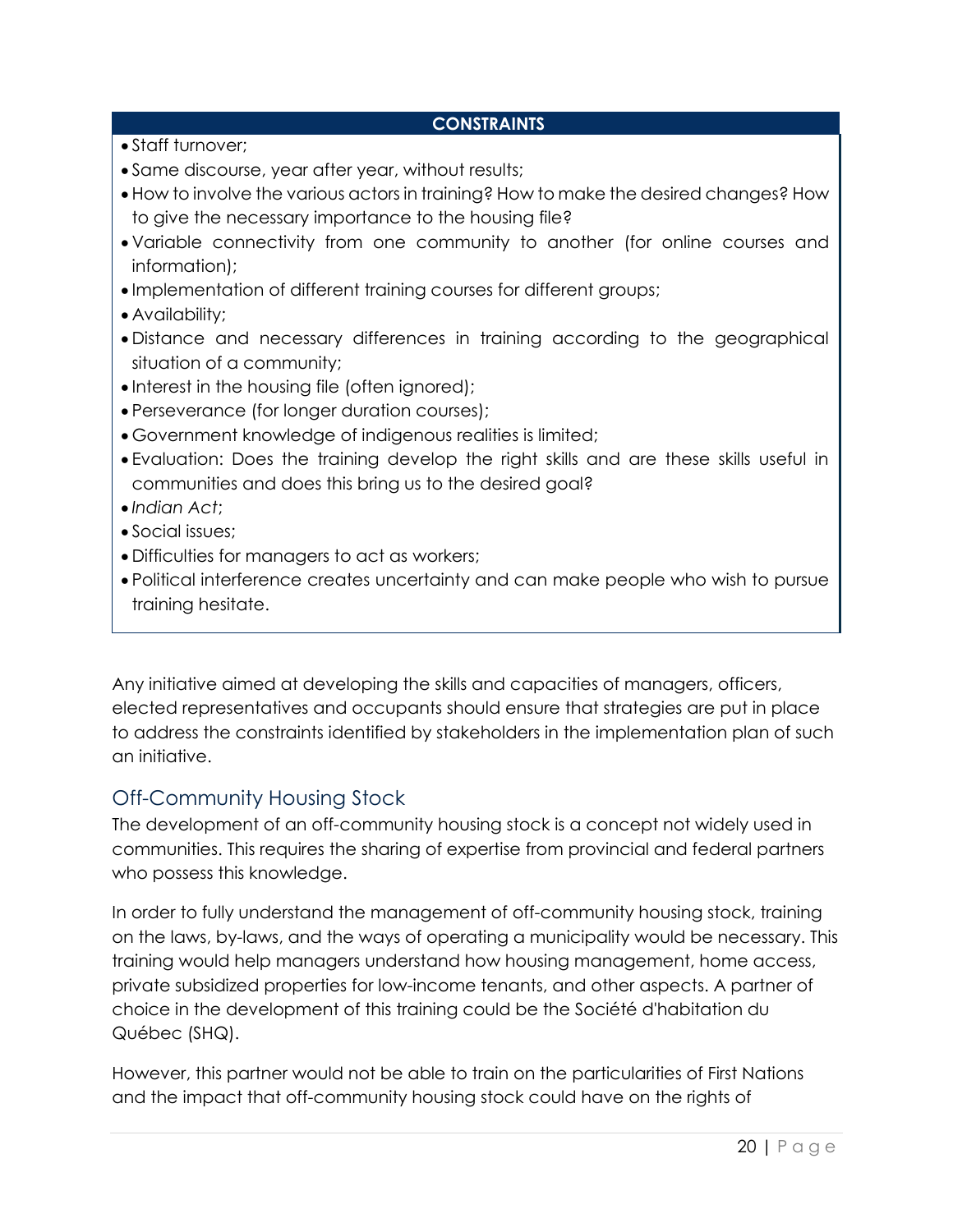Indigenous peoples. Thus, a regional program with local spin-offs should be developed to enable economic development to give priority to Indigenous entrepreneurs wishing to embark on this adventure. Simultaneously, it is necessary to negotiate with the various authorities so as not to develop housing stock at the expense of First Nations' rights, but which could generate additional revenues for the communities. Training on the financial aspect as well as economic development related to densification to maximize community lands would be beneficial.

In addition, there is a need to provide financial support to First Nations people wanting to have a home near the community by combining this program with the Additions to Reserves Policy. This is to be developed and disseminated to communities, as this information will allow communities to turn to off-reserve lands and increase available housing for community members.

In fact, means to get along with surrounding communities must be identified to reduce or eliminate municipal taxes or find "win-win" solutions. Ideas such as sharing services and sharing power with these communities have been proposed.

These discussions also led to questions about some of the constraints that could be placed on off-community housing management. Among other things, there is the question of lost rights and how to encourage people to live outside the community in such a situation. There is also the question of the services offered to members and the impact of having off-reserve members. In addition, if there are non-community housing stocks, would these be reserved for First Nations or open to non-Indigenous people in order to increase income? Moreover, the collection of rent in communities is already an issue, how to manage the collection of off-reserve rent?

Obviously, the issue of off-community housing stock is complex, but it is also clear that people are willing to discuss the matter and consider different options. They also proposed some options related to park management by Indigenous Friendship Centres, or investing in hotels with reserved rooms. In addition, people have come up with ideas, similar to the province, of forming housing co-ops and non-profit organizations with a part-time manager who would be responsible for managing the off-community parks. These possibilities could be considered with a partnership with the SHQ.

The conclusion of this discussion is that there is a need for intense training to fully understand the different facets of such a project and that provincial experts in the field can contribute to this understanding. In addition, the specificities of First Nations must be integrated into such training in order to meet the needs of the communities. This could be integrated into a capacity and skills building initiative knowing that discussions should not end with the training of managers. This training should include the elected representatives who would also have to consider the expansion of reserves by the addition of land and the impact that this could have on services, rights and revenues.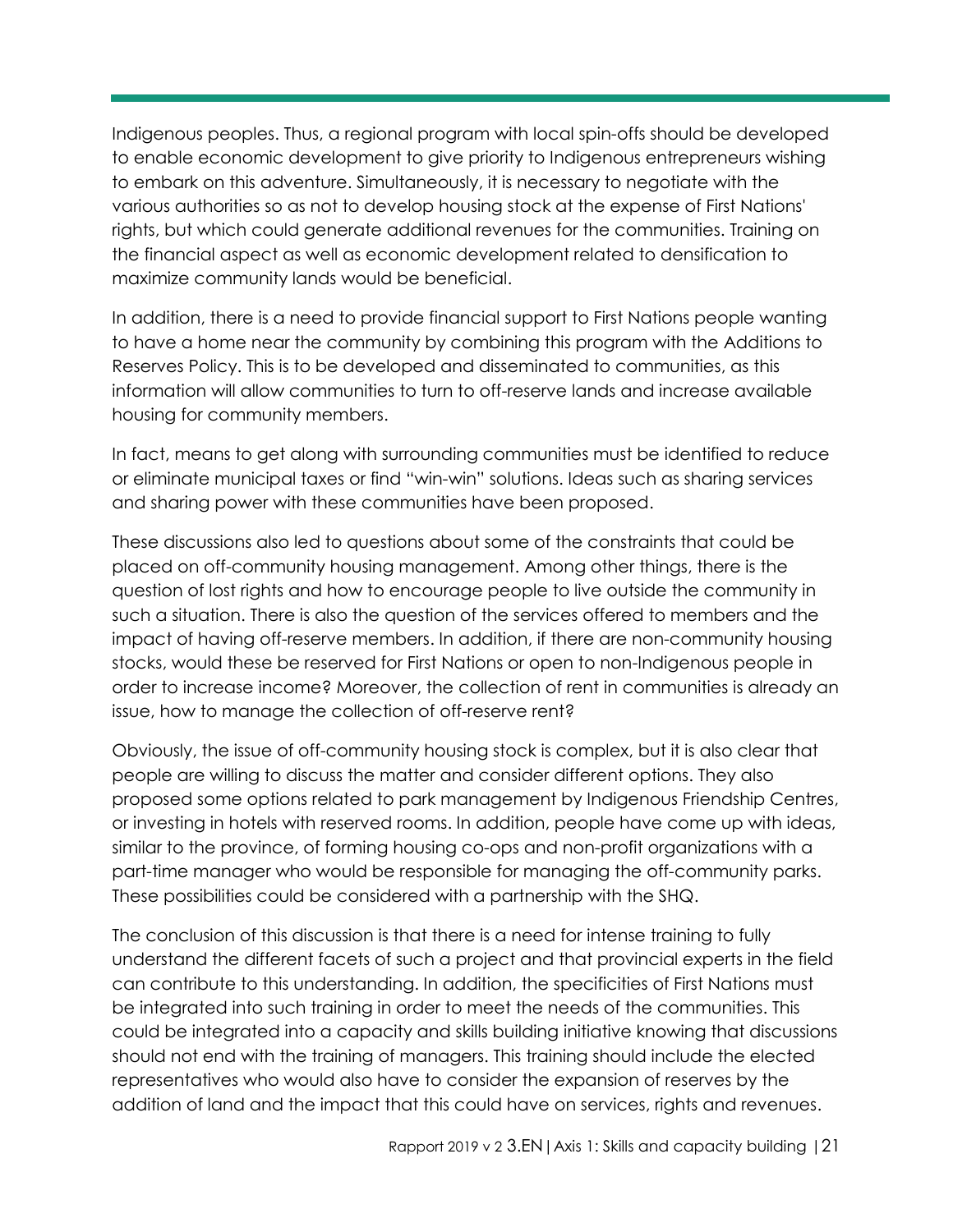# <span id="page-21-0"></span>Addressing the Needs: Possible Options

The stakeholders consulted throughout the creation of the skills and capacity building initiative were all in agreement: a regional "contact point" organization is needed to share information about available training and to implement the necessary training to address the needs. This contact point should not be a commission, but rather a "grassroots" organization that listens to communities and provides opportunities for networking and sharing, regardless of whether it is supported by a commission. In addition, this organization should be able to certify or at least ensure partnerships with educational institutions that are authorized to provide certification. In addition, existing First Nations organizations should be sought.

Given the varying needs of the communities and the different levels of knowledge of the targeted clientele, the central organization will need to adjust to fully meet all the needs identified in the sections below. In addition, the central organization must be able to list all existing training to refer communities to the resources that will meet their training needs. The organization effectively becomes an information resource, in two directions, between communities, to refer to existing training in addition to developing certified training, to recognize experience in a certification process and to create partnerships when certification is unavailable (e.g. in the case of DEP and AEC). Finally, the central organization must offer community-based training, online, in English and French, for a young clientele (even at school) or through employment, who rent or buy a house, for politicians and for those wishing to become a politician.

Figure 2.0, inspired by a proposal from a group consulted on November 28, 2018, proposes a possible way of meeting identified needs. The image represents a central organization that receives training requests from all nations, and, in some cases, nations through their Tribal Council. The organization would refer to existing trainings in other communities or organizations. Otherwise, the organization would develop training to meet the needs. In order to provide training, the organization could bring together several communities that have the same need and are located in the same region.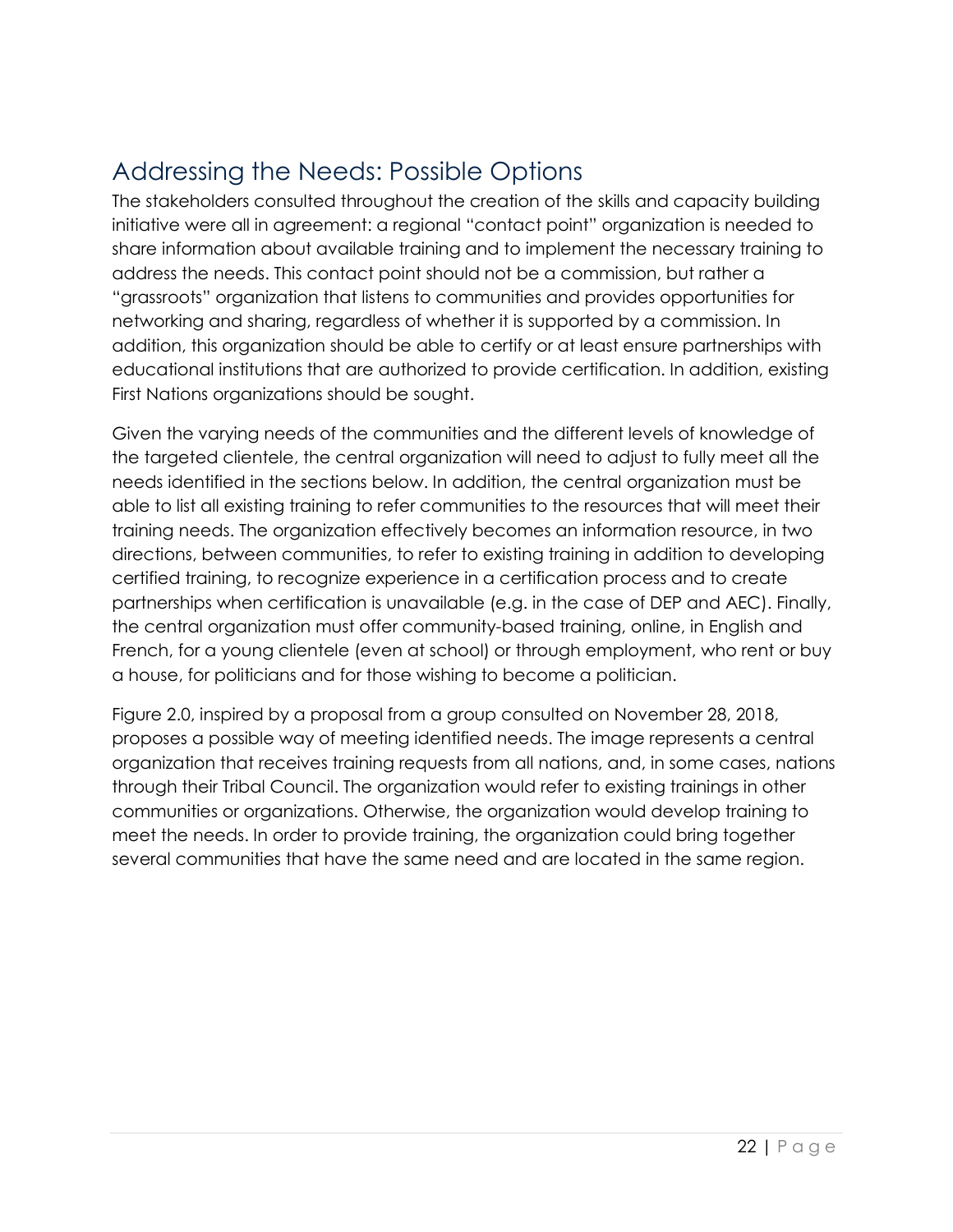

#### <span id="page-22-0"></span>Figure 2.0: "Contact point" Organization for Training

\*This includes Tribal Councils who are active in training as well as First Nations education institutions

In terms of the structure of such an organization, it must ensure sustainability and that training is culturally appropriate. Stakeholders also indicated that this organization should be able to address certification issues (such as obtaining CCQ cards, among others) and would be responsible for doing so.

Several people mentioned that there is no need to create a new organization because the CoPH already exists. The CoPH includes all nations and communities, operates in both languages and offers networking and the opportunity to share what participants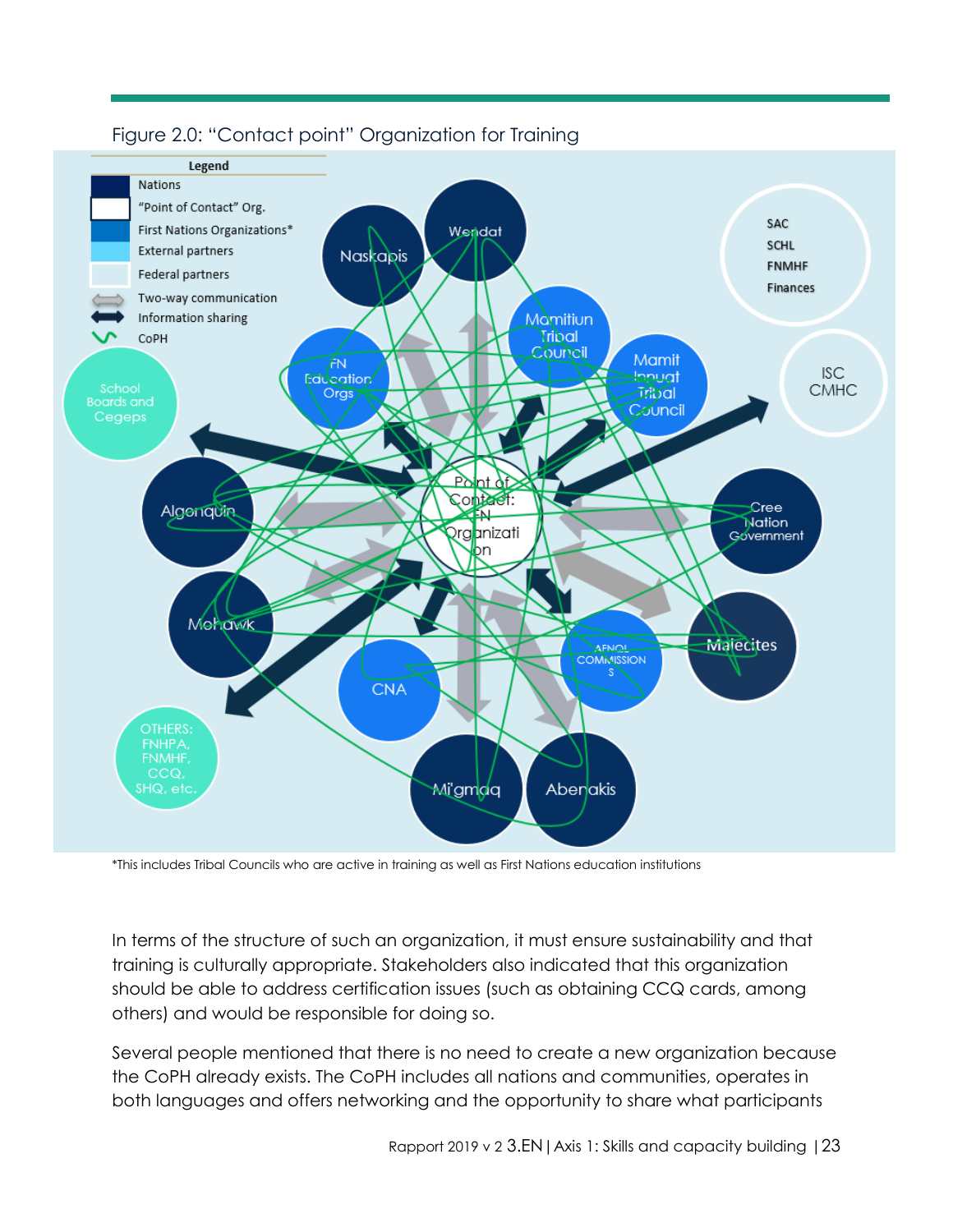need. It is already supported by a First Nations education organization that is able to respond to identified needs. There have also been discussions regarding the development of a governance structure for the CoPH, but nothing definitive or urgent, as FNAESC support is perceived as adequate for the moment.

One proposal that was not retained during the consultations is to create a new commission. It was mentioned that the creation of a new commission would be useful only if it linked several sectors (education, health, public security, housing, public services, social services, infrastructure, economic development and income security). All the training components in these sectors would go through this new commission which would receive the funds from the various government branches to offer training in the communities, at no cost to the communities.

The funding discussion concluded with the understanding that in an eventual creation of a governance structure, all funds currently allocated to the departments of Indigenous Services Canada and the CMHC in relation to First Nations housing would be transferred directly to the communities. Communities would have the choice to contribute to such an organization and could either buy the training services according to their needs or invest in the organization for the development of training. The organization could bring together several communities to provide training when needs and means to meet them are similar.

The most important role of such an organization is communication. Communication between a community that wants to offer training and the organization that offers it. Communication about the different training courses available. Communication with community members to continue to target the training that best meets their needs. Communication with partners (both First Nation commissions and organizations and provincial or national educational institutions) for the development and implementation of training.

For the purposes of discussion, the feasibility of three options is proposed in Table 6.0, i.e. the Adhoc Committee proposed by the FNHRDCQ in 2017<sup>20</sup> , the CoPH with a new governance structure or the CoPH supported by the FNAESC. The participation in the CoPH for the networking aspect is inevitable in the three options proposed. A five-point rating<sup>21</sup> scale is used to rate governance, management, networking, objectives and communication, according to the importance given by the stakeholders. The importance is interpreted based on discussions about the structure that could meet the needs identified during the consultations.

Created by housing managers and agents, the CoPH is a place, both virtual and physical, for exchange and sharing among members of all communities. Two of the

 $\overline{a}$ 

<sup>20</sup> FNHRDCQ. (2017). *Proposition to the Chiefs: Management of the Regional Housing File*. Unpublished, January 2017.

<sup>&</sup>lt;sup>21</sup> A 5-point rating indicates that the option closely matches the ideas that emerged during stakeholder consultations.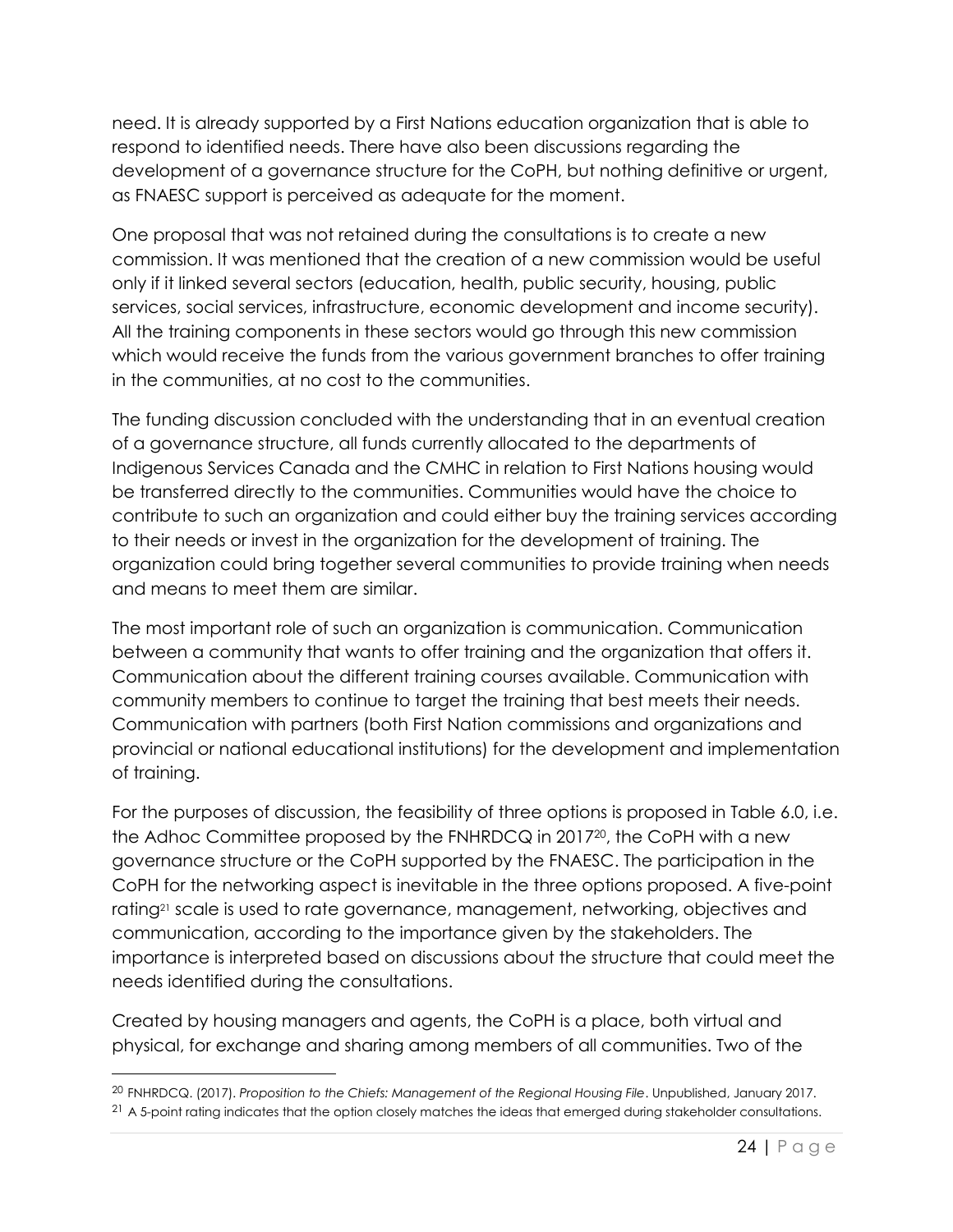three options proposed include the current version of the CoPH; the third proposes a new vocation for the CoPH.

|                                    | <b>Adhoc Committee</b>                                                                                                                                                                | <b>CoPH</b>                                                                                                                                                                                                  | <b>CoPH and FNAESC</b>                                                                                                               |  |  |
|------------------------------------|---------------------------------------------------------------------------------------------------------------------------------------------------------------------------------------|--------------------------------------------------------------------------------------------------------------------------------------------------------------------------------------------------------------|--------------------------------------------------------------------------------------------------------------------------------------|--|--|
| Current<br>governance<br>situation | Non-existent                                                                                                                                                                          | Development committee                                                                                                                                                                                        | <b>Collaboration between</b><br>organizations                                                                                        |  |  |
| <b>Future</b><br>governance        | Committee made up of<br>Chief responsible for the<br>housing file, housing<br>managers members of the<br>CoPH and the AFNQL<br>resource person                                        | Consultation on the form of<br>governance, but<br>participation by all nations<br>is compulsory                                                                                                              | No proposed changes                                                                                                                  |  |  |
| Rating                             |                                                                                                                                                                                       | 3                                                                                                                                                                                                            | 4                                                                                                                                    |  |  |
| <b>Current mission</b>             | Non-existent                                                                                                                                                                          | Networking                                                                                                                                                                                                   | Networking and education                                                                                                             |  |  |
| <b>Future mission</b>              | To be defined                                                                                                                                                                         | Networking and education                                                                                                                                                                                     | No proposed changes                                                                                                                  |  |  |
| Management                         | One or two resource<br>persons to support the<br>committee along with the<br>support from the AFNQL<br>resource person in terms of<br>housing                                         | Coordinator hired by the<br><b>FNAESC</b>                                                                                                                                                                    | Collaboration between the<br>FNAESC teams and the<br>CoPH coordinator                                                                |  |  |
| Rating                             |                                                                                                                                                                                       | 3                                                                                                                                                                                                            | 4                                                                                                                                    |  |  |
| <b>Current funding</b>             | Non-existent                                                                                                                                                                          | Supported by the FNAESC                                                                                                                                                                                      | ISC, CMHC and MEES                                                                                                                   |  |  |
| <b>Future funding</b>              | needs                                                                                                                                                                                 | Funding by ISC and the CMHC to communities investing in the organization to meet their                                                                                                                       |                                                                                                                                      |  |  |
| Networking<br>opportunities        | Participation in CoPH<br>events                                                                                                                                                       | On Workplace and annual<br>event                                                                                                                                                                             | In collaboration                                                                                                                     |  |  |
| Rating                             |                                                                                                                                                                                       | 5                                                                                                                                                                                                            | 4                                                                                                                                    |  |  |
| Short term<br>objectives           | • Obtain commitment from<br>communities<br>• Create the committee<br>• Find funding<br>• Hire human resources to<br>support the committee<br>• Implementation of the<br>proposed plan | • Consult the development<br>committee on future<br>governance<br>• Consult communities<br>• Creation of a governance<br>structure which includes all<br>nations<br>. Implementation of the<br>proposed plan | . Implementation of the<br>proposed plan                                                                                             |  |  |
| Rating                             |                                                                                                                                                                                       |                                                                                                                                                                                                              | 5                                                                                                                                    |  |  |
| <b>Communications</b>              | Communication with the<br>communities through the<br>AFNQL and Nation<br>representatives.<br>Communication with<br>external partners to be<br>defined                                 | Communication between<br>communities through<br>Workplace and the annual<br>CoPH event.<br>Communication with<br>external partners to be<br>defined                                                          | Between communities on<br>Workplace and strengthen<br>communication with<br>external partners, but<br>relationships currently exist. |  |  |
| Rating                             | $\mathfrak{S}$                                                                                                                                                                        | $\mathfrak{Z}$                                                                                                                                                                                               | 4                                                                                                                                    |  |  |

### <span id="page-24-0"></span>Table 6.0: Feasibility of the Three Options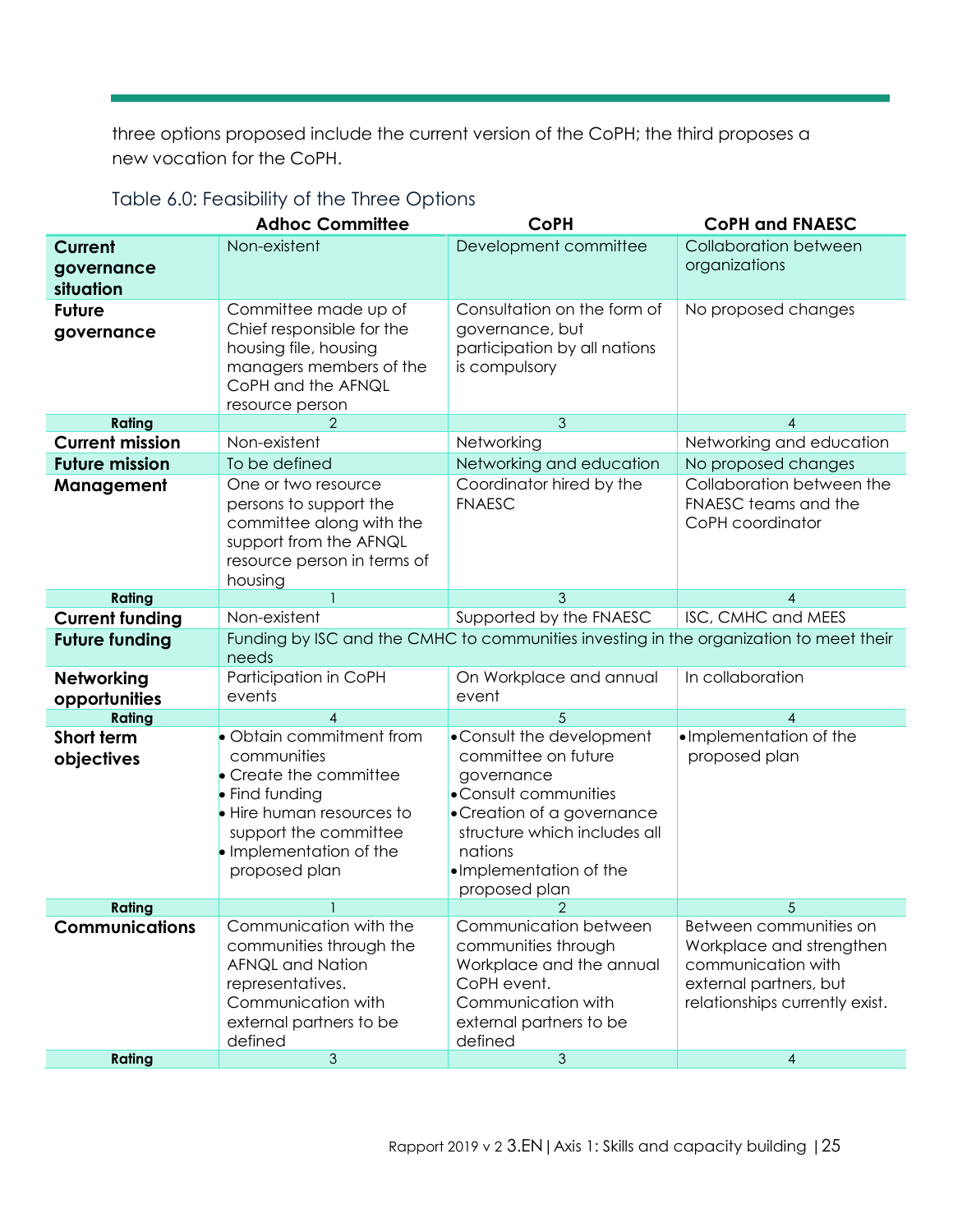|                                                                                                 | <b>Adhoc Committee</b>                                                                                                                                                                                                                      | <b>CoPH</b>                                                                                                                                                                                                                                                                                                            | <b>CoPH and FNAESC</b>                                                                                                                                                                |
|-------------------------------------------------------------------------------------------------|---------------------------------------------------------------------------------------------------------------------------------------------------------------------------------------------------------------------------------------------|------------------------------------------------------------------------------------------------------------------------------------------------------------------------------------------------------------------------------------------------------------------------------------------------------------------------|---------------------------------------------------------------------------------------------------------------------------------------------------------------------------------------|
| <b>Complexity of</b><br>implementation                                                          | Quite complex, because it<br>is not an option proposed<br>during consultations and<br>requires that we create<br>something new                                                                                                              | Somewhat complex<br>because it is necessary to<br>consult the communities on<br>the proposed governance<br>structure                                                                                                                                                                                                   | Not complex, because the<br>structure already exists and<br>meets some needs                                                                                                          |
| Time required to<br>begin offering<br>training                                                  | 6 to 12 months                                                                                                                                                                                                                              | 6 months                                                                                                                                                                                                                                                                                                               | Some training already in<br>place and others are to be<br>developed over the next 6<br>months                                                                                         |
| <b>Estimated annual</b><br>cost of the<br>structure (excluding<br>training costs) <sup>22</sup> | First year: \$140,000<br>Subsequent years: \$400,000                                                                                                                                                                                        | First year: \$115,000<br>Subsequent years: \$160,000<br>(current cost of operation<br>of the regional CoPH and<br>Workplace)                                                                                                                                                                                           | First year: \$40,000<br>Subsequent years: \$100,000<br>(for a resource dedicated<br>to housing training)                                                                              |
| Risk(s)                                                                                         | • That communities consider<br>this committee as a new<br>structure;<br>• That this structure is<br>perceived as a commission;<br>• That the implementation<br>committee takes too much<br>time, and in the meantime,<br>needs are not met. | • That the development of<br>this more specific and<br>marked structure be<br>perceived as no longer<br>bottom-up management;<br>• That the efforts required to<br>become an organization<br>with an educational<br>mission be too demanding<br>and repetitive given the<br>existence of educational<br>organizations. | • That project funding is not<br>sustainable;<br>. That training remains at a<br>secondary level (DEPs),<br>because the organization is<br>recognized only at the<br>secondary level. |
| Feasibility <sup>23</sup>                                                                       | 225                                                                                                                                                                                                                                         | 335                                                                                                                                                                                                                                                                                                                    | 415                                                                                                                                                                                   |

## <span id="page-25-0"></span>Next steps and implementation plan

Validation of the information gathered in this report must be conducted with the stakeholders. Stakeholders recognize the feasibility of a "contact point" training in the housing sector and recognize that the CoPH and FNAESC are the partners of choice for being the "contact point" organization identified in Figure 2.0.

Following this validation, the report should be presented for approval by the Chiefs' table and a resolution to allow for the implementation process that is proposed in the following plan:

### *Step 1: Commitment by financial partners*

Several partners have been identified for their ability to financially contribute to the development of a skills and capacity building initiative. These partners include the ISC, the CMHC and the FNMHF. A meeting with the partners to conclude a funding

 $\overline{a}$ 

<sup>22</sup> See Appendix E for a detailed budget

<sup>23</sup> According to the feasibility table proposed in Appendix F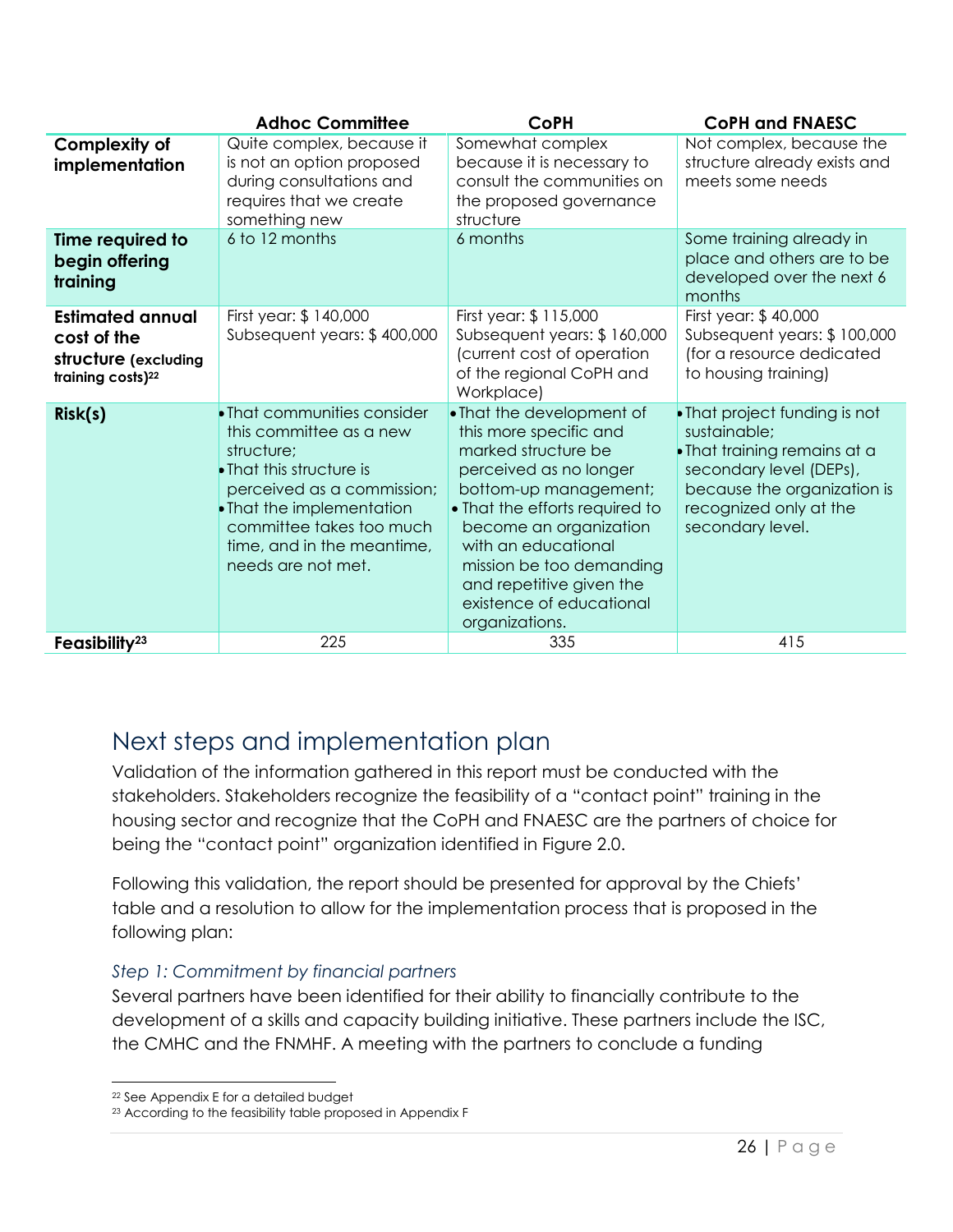agreement with a contribution from each party would allow for the implementation of the skills and capacity building regional initiative, according to the indications established by the stakeholders in the previous sections.

In addition, reaching out to the new national FNHPA should be anticipated in this first step in order to explore possible links. These links may be financial or associative, depending on this national organization's capacity.

#### *Step 2: Collaboration with educational partners for the training index*

A working meeting with First Nations education partners, Tribal Councils, including circuit riders, and other partners who offer training to create an index of all available housing training for managers, as well as for the elected representatives and occupants. The index will be disseminated in all organizations and communities.

#### *Step 3: Hiring a resource for future steps*

There is currently no dedicated full-time resource for training in the housing sector. The hiring of such a resource will allow for the implementation of the proposed initiative.

#### *Step 4: Creation of a communication plan*

Several training courses to meet the identified needs already exist, however, they are little or unknown to communities that could benefit from them. These training courses must be promoted and the "contact point" for all housing training courses must be known to enable communities to apply for training. In addition, it is important to inform communities (both managers, elected representatives and occupants) of the organizations that offer the training, such as the First Nations organizations: the RAEC, the CDFM, Kiuna, the Tribal Councils, the First Nations Market Housing Fund, ABSCAN. Indeed, the training index could be distributed and accessible online to meet all training needs, in case people do not want to go through the "contact point". The communication plan could also include the creation of a name that would encourage people to call the "contact point".

#### *Step 5: Creation of a two-year work plan*

Any good initiative requires an action plan, with SMART objectives, for the implementation of the initiative. This plan must necessarily integrate the ideas presented by the stakeholders to offer training that meets the needs identified.

Integration of the innovative aspects of a capacity building regional initiative must be highlighted. Moreover, consultation with the occupants to mobilize them is an innovative aspect. Aspects related to increasing individual responsibility and integrating youth into the development of new construction projects, operations and management should also be included in the annual work plan. Finally, a reflection on a bilingual mobile training course that could be offered in the communities as well as the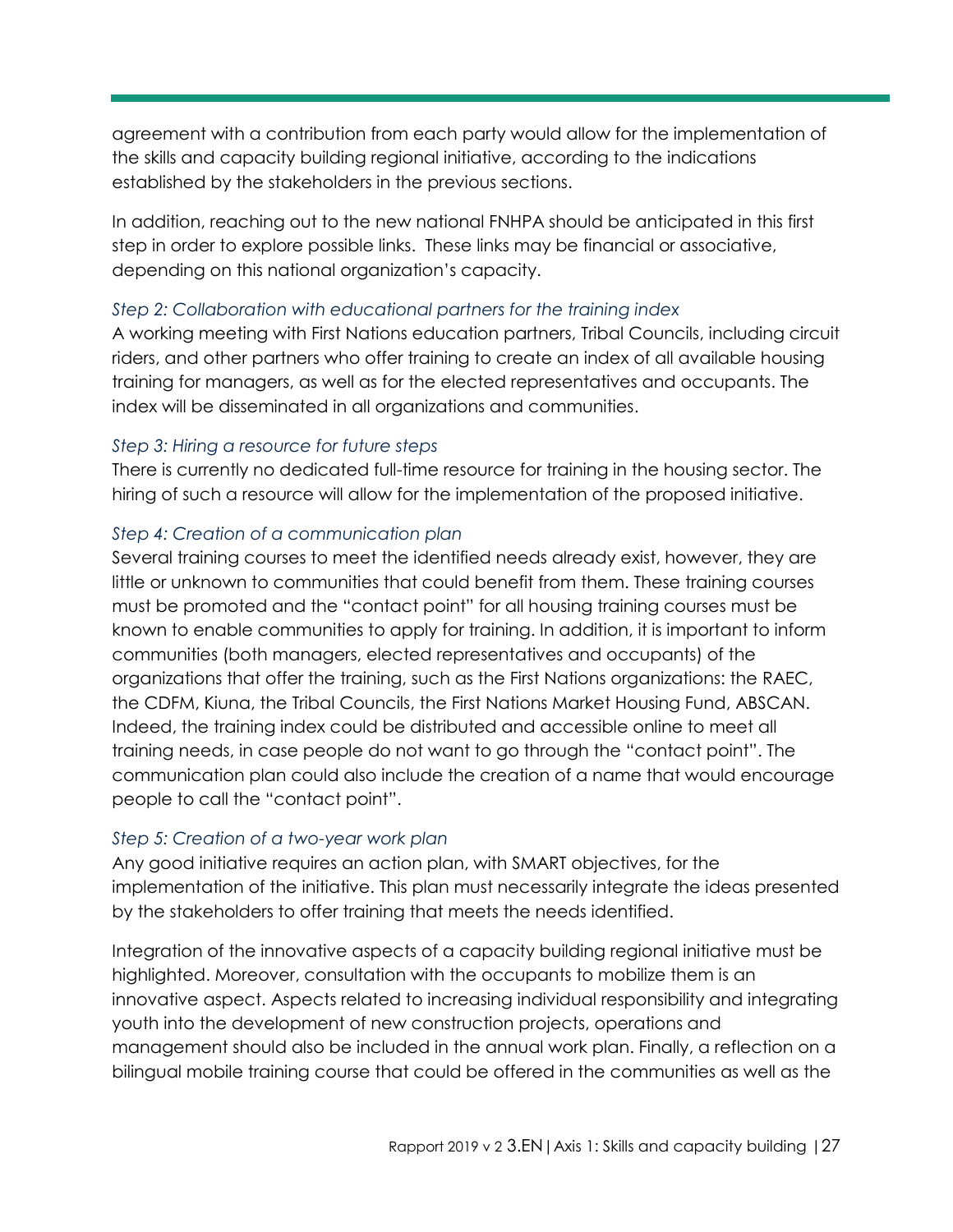integration of new technologies by offering training modules that could become blocks in building degrees could be integrated into the last phase of the work plan.

#### *Step 6: Direct consultation with occupants*

The first part of this stage of the plan should be a consultation with the occupants in at least one community per Nation to validate the information obtained during consultations with stakeholders. This consultation will enable the "contact point" organization to properly target the occupants' needs and create the appropriate training to meet these needs. In addition, this consultation would allow the occupants' commitment to a possible implementation of training; an innovative approach to mobilize occupants.

#### *Step 7: Provide training courses*

The ultimate goal of the implementation of this initiative is the training of managers, elected representatives and occupants. Requests received by the "contact point" will be noted and training will be deployed to fill the need. After each training course, an evaluation form should be completed by each participant in preparation for the evaluation of the initiative.

### *Step 8: Evaluation of the skills and capacity building initiative*

After two years of implementation and training in the communities for managers, elected representatives and occupants, it is important to evaluate the initiative to determine whether it has responded adequately to the needs identified in this report. Moreover, the evaluation should demonstrate whether the expected results have been achieved; i.e. that elected representatives, managers and occupants have received training based on their role and level of responsibility.

# <span id="page-27-0"></span>Conclusion

Discussions related to the training needs for housing managers have been taking place for several years. More recently, discussions related to the needs of elected representatives and occupants have also been on the table. The AFNQL's regional strategy on housing and infrastructure recognizes that "increasing skills and capacities is a pre-requisite for achieving better results in the area of housing and infrastructure."<sup>24</sup>

Stakeholder consultations were thus organized to develop a capacity building initiative. Many training courses exist, but are little known to people who would benefit. The

 <sup>24</sup> AFNQL (2018) *Termes de référence pour l'élaboration d'une initiative régionale de développement des compétences et capacités dans le domaine du logement et de l'infrastructure*. Unpublished.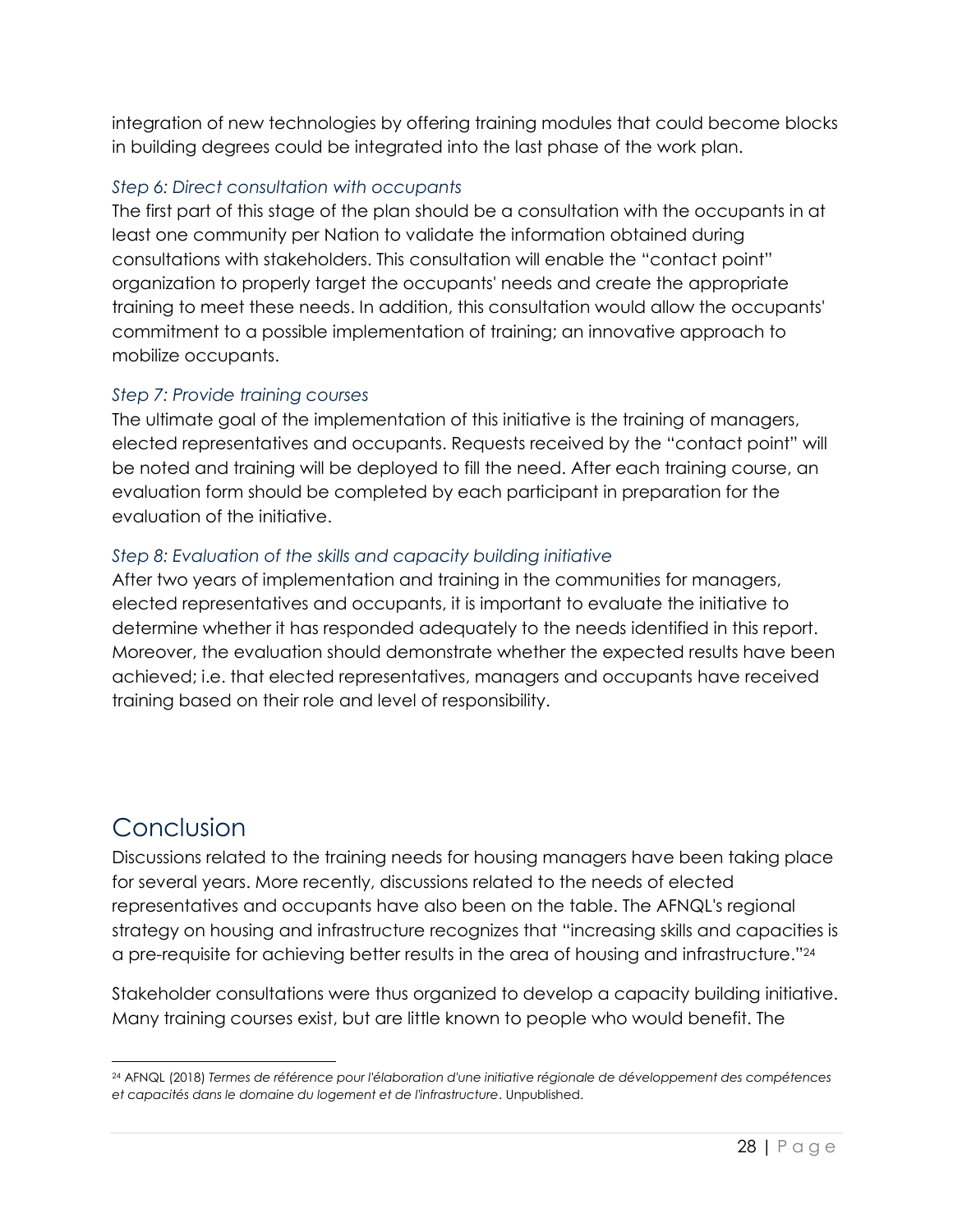consultations have shown that it would be important to have a regional "contact point" organization for training in terms of housing.

An analysis of the feasibility of different options related to the choice or development of a "contact point" organization demonstrates that existing collaboration between the Community of Practice on Housing and the First Nations Adult Education School Council can fully meet the needs identified.

Initiative: capacity and skills building can be implemented following the validation of this report by the stakeholders and approval from the Chiefs' table.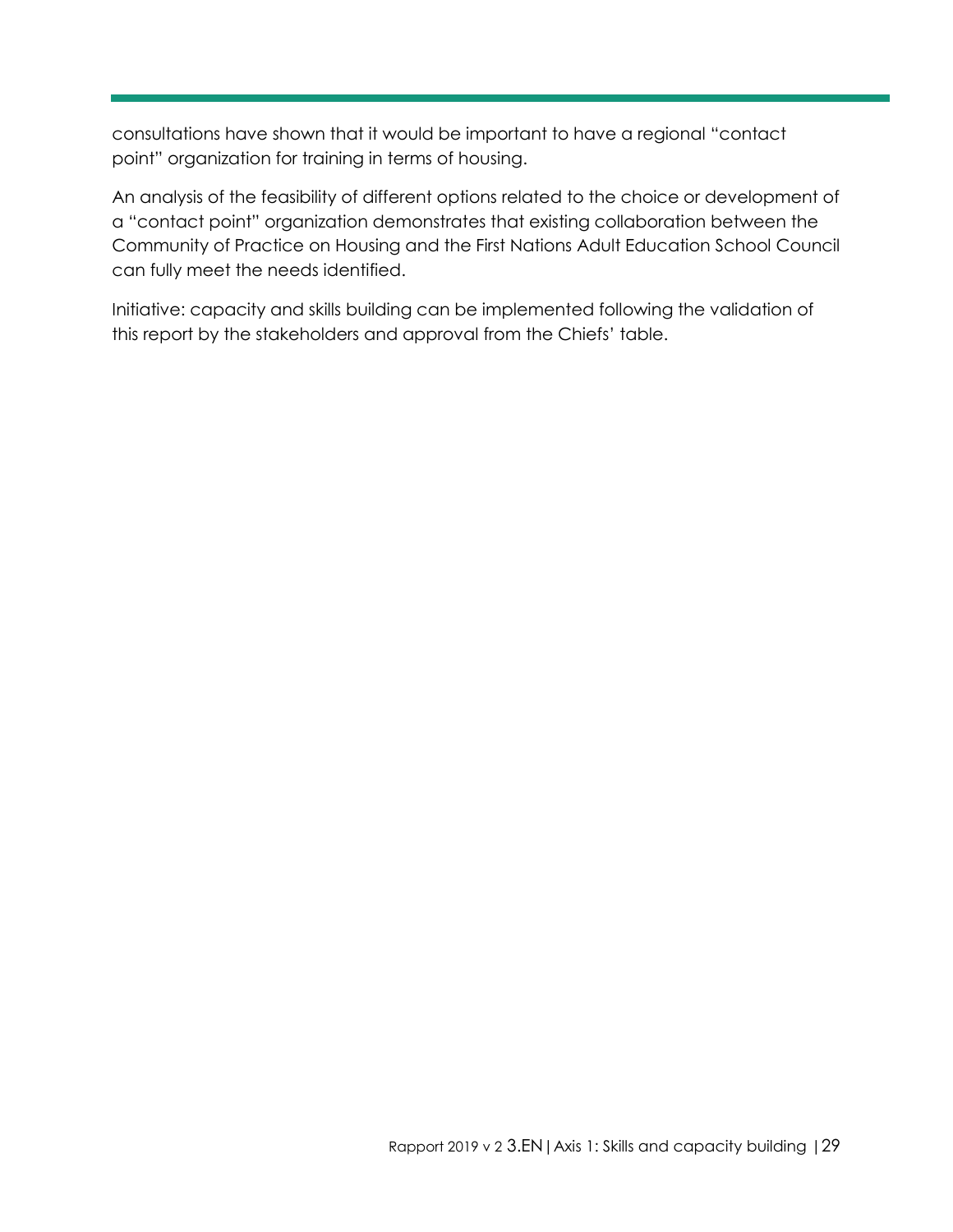### <span id="page-29-0"></span>References

AFNQL. (2014). *The Housing Needs of First Nations in Quebec and Labrador.* [Online] [http://apnql.com/en/wp-content/uploads/2019/02/Rapport-besoins-log-2014-ang](http://apnql.com/en/wp-content/uploads/2019/02/Rapport-besoins-log-2014-ang-franc-pdf-compressed.pdf)[franc-pdf-compressed.pdf](http://apnql.com/en/wp-content/uploads/2019/02/Rapport-besoins-log-2014-ang-franc-pdf-compressed.pdf)

AFNQL (2018) *Termes de référence pour l'élaboration d'une initiative régionale de développement des compétences et capacités dans le domaine du logement et de l'infrastructure*. Unpublished.

FNHRDCQ. (2012). *Énoncé du projet de formation régionale*. Unpublished.

FNHRDCQ. (2012). Rapport de l'atelier sur la stratégie régionale du 28 novembre 2012. Unpublished.

FNAESC. (2018). *Cahier du participant : validation de l'information recueillie sur le développement des capacités et discussion sur le futur en matière de développement des capacités*. [Online]

[https://coph.facebook.com/photo.php?fbid=323794921545607&set=gm.2100413140200](https://coph.facebook.com/photo.php?fbid=323794921545607&set=gm.2100413140200122&type=3&theater) [122&type=3&theater](https://coph.facebook.com/photo.php?fbid=323794921545607&set=gm.2100413140200122&type=3&theater) 

FNHRDCQ. (2017). Proposition to the Chiefs: Management of the Regional Housing File. Unpublished, January 2017.

Gouvernement du Canada (2010). *Guide de rédaction d'un rapport de faisabilité. Travaux publics et Services gouvernementaux Canada.* [Online] [https://www.tpsgc](https://www.tpsgc-pwgsc.gc.ca/biens-property/sngp-npms/bi-rp/livra-deliv/faisa-feasi/guide-fra.html)[pwgsc.gc.ca/biens-property/sngp-npms/bi-rp/livra-deliv/faisa-feasi/guide-fra.html](https://www.tpsgc-pwgsc.gc.ca/biens-property/sngp-npms/bi-rp/livra-deliv/faisa-feasi/guide-fra.html)

Groupe GSP and FNHRDCQ. (2008). *Consultation sur les besoins en formation des ressources humaines du secteur de l'habitation des Premières Nations du Québec*. Unpublished, December 2008.

RTHC. (2018). Draft Regional Strategy in Housing and Infrastructure. Unpublished.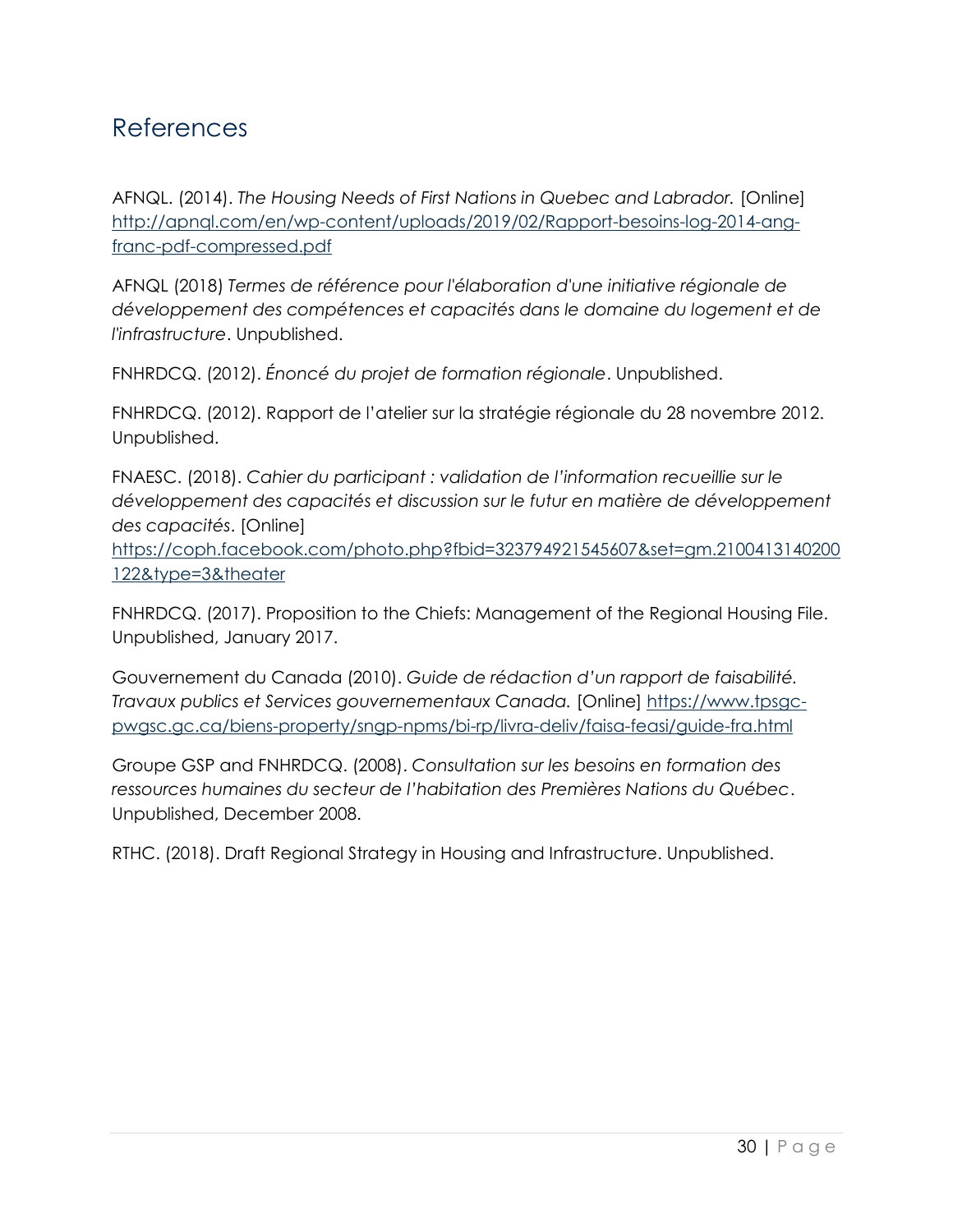# <span id="page-30-0"></span>Appendix A: Questions: September 18, 2018 meeting

1 - What training courses are currently offered in Quebec, elsewhere or online, for housing managers or officers, for elected representatives or occupants?

2 – What are the training needs for managers, elected representatives and occupants?

3 - What are the constraints and opportunities related to skills building?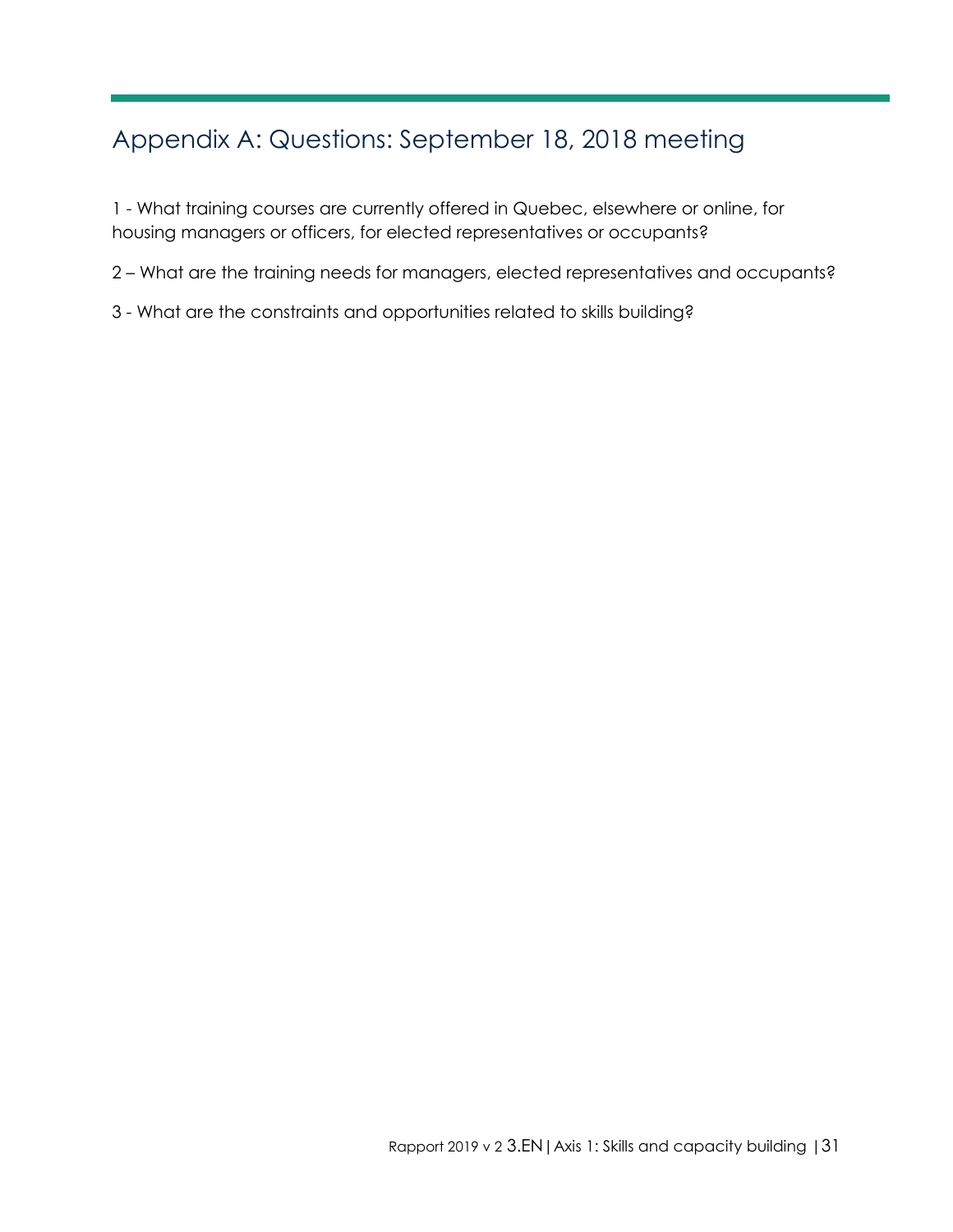# <span id="page-31-0"></span>Appendix B: Online questionnaire for housing officers and

### managers

Questions on training courses available in the housing sector.

(If you prefer viewing the [video,](http://www.conseilscolaire-schoolcouncil.com/habitation--housing.html) click [here\)](http://www.conseilscolaire-schoolcouncil.com/habitation--housing.html).

Thank you for taking 15 minutes out of your busy day to fill out this questionnaire.

The reason we are seeking your help today is, as you may already know, the AFNQL has adopted a regional strategy on housing that contains three axes. The first axis is called "Skills and Capacity Building".

The First Nations Adult Education School Council has been mandated by the AFNQL to draft a report that aims at better understanding your training needs as well as those of the elected representatives and tenants or owners. Thus, we are hereby consulting the experts: YOU. Once we have understood the needs, the opportunities related to the implementation of these training courses as well as the possible obstacles, we will present a report to the AFNQL with implementation prospects.

When responding, please consider what is currently available in terms of training for you, as a housing manager or officer, as well as what is available for elected representatives responsible for the housing file and for the tenants or owners in your housing stock. Then take a few minutes to answer the questions on the next page.

Because we value you so much, we will be offering a prepaid card from Tim Horton's to everyone who completes the questionnaire. Just leave us your details at the end of the questionnaire and we will send you a card before the holidays. Questions? Send a message to: info@conseilscolaire-schoolcouncil.org

Thank you in advance for sharing your expertise and your time!

The First Nations Adult Education School Council team.

- 1- What training courses are currently available to you as a housing officer or manager?
- 2- What type of training course would you like for housing officers or managers?
- 3- Do you know whether there are any training courses for elected representatives or housing occupants? If so, what are these courses?
- 4- What training courses could be useful for elected representatives responsible for the housing file?
- 5- What type of training course should be offered to housing occupants?
- 6- Do you believe there could be any challenges in implementing these courses for you, for elected representatives and for occupants? If so, which ones?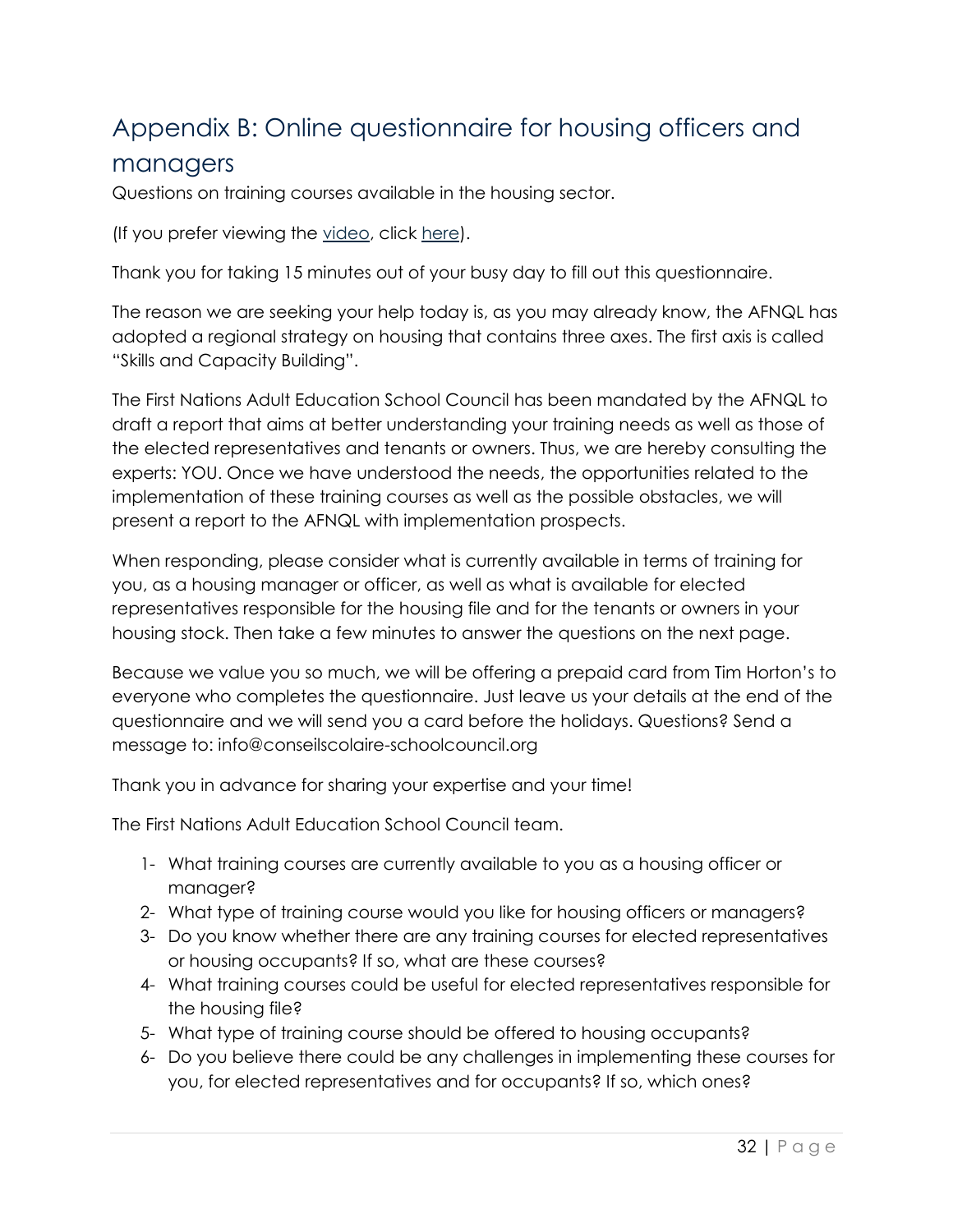- 7- What opportunities could arise (positive contexts) from implementing such training courses for each group (you, elected representatives and occupants)?
- 8- Do you believe an organization exists that could handle training in the housing sector? If so, which one? If not, what kind of organization could ensure that training is provided in the housing sector?
- 9- Do you have any other comments or ideas on skills and capacity building in the housing sector?
- 10- Do you know any occupants who would like to participate in a telephone survey? If so, could you send us their contact details (with their permission, of course) to [info@conseilscolaire-schoolcouncil.org?](mailto:info@conseilscolaire-schoolcouncil.org)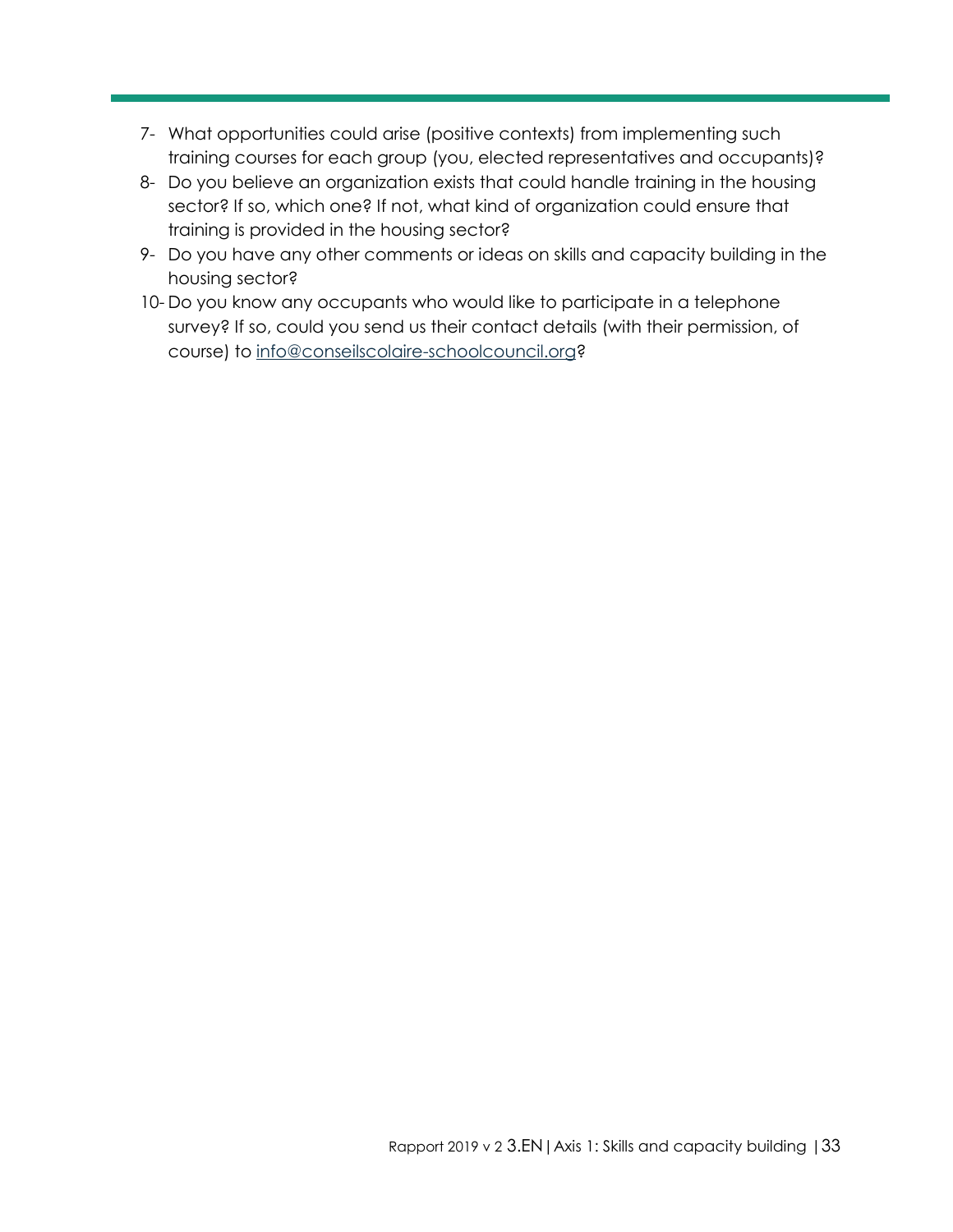# <span id="page-33-0"></span>Appendix C: Questions for Occupants

- 1- Are you a tenant or homeowner in your community?
- 2- How many people reside in your house?
- 3- Have you ever received training on how to maintain your home?
- 4- If so, what kind of training did you receive?
- 5- Is there any training course or information that would have been useful before becoming owner or tenant?
- 6- If these training courses were offered in your community, would you participate?
- 7- If these courses were offered online, would you participate?
- 8- Do you have any other comments regarding the training of tenants or owners?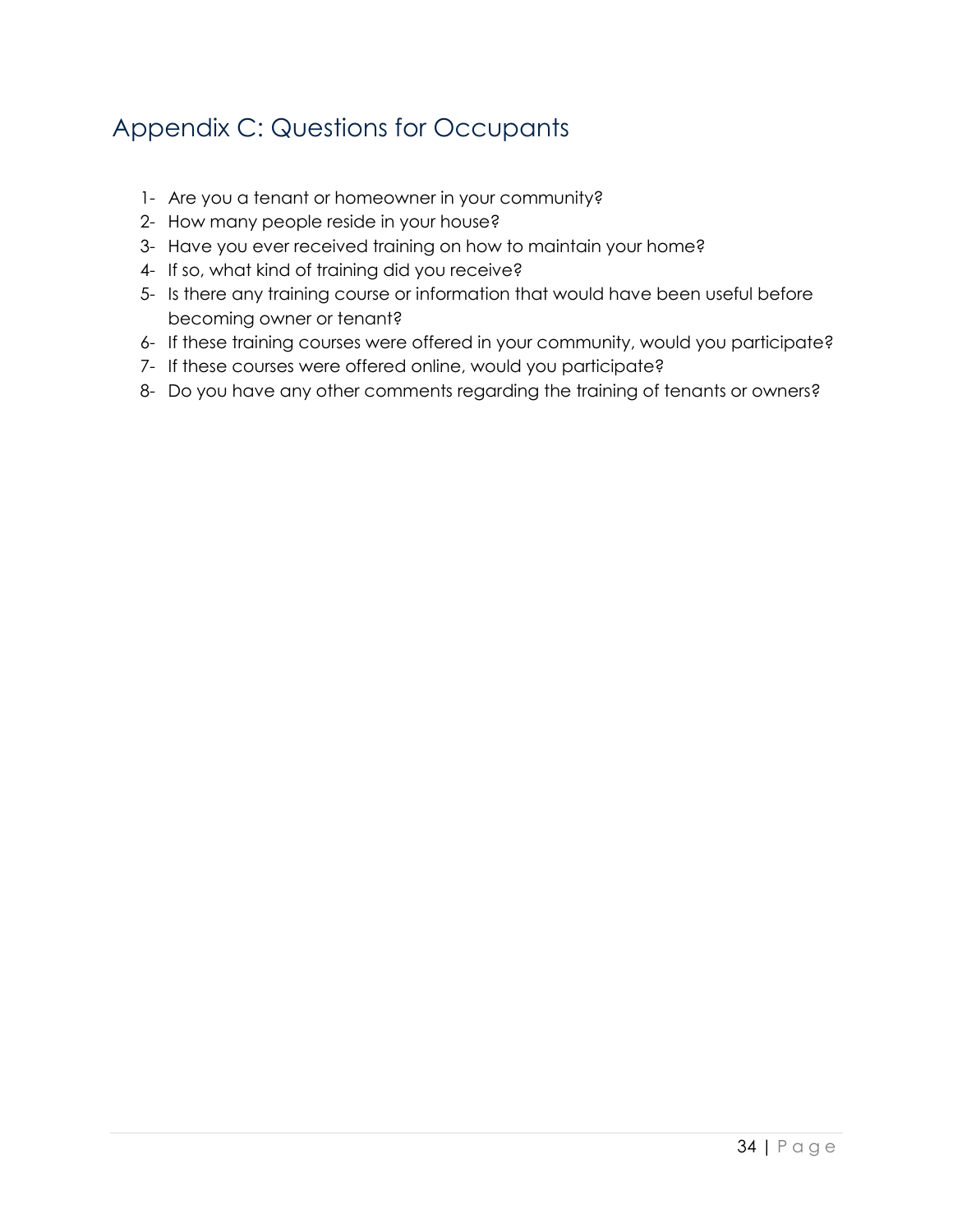# <span id="page-34-0"></span>Appendix D: Questions for the CoPH

- 1- Do you agree that it is important to have an organization that would be the contact point for all training?
- 2- Do you agree that it is important that this organization can certify the people who complete the training?
- 3- Does the organization already exist, such as the CoPH?
- 4- Should we create a new organization, such as a commission which would be part of the AFNQL?
- 5- Should we create a brand new non-profit organization, such as the First Nations Housing Corporation?
- 6- Do you agree that it is important for the organization to be able to offer training in the community?
- 7- How is the organization funded?
- 8- Are there other options for this central "contact point"?
- 9- Do you agree that it is important to opt for First Nations organizations to meet training or certification needs?
- 10- How does the organization ensure that all information is communicated to the community?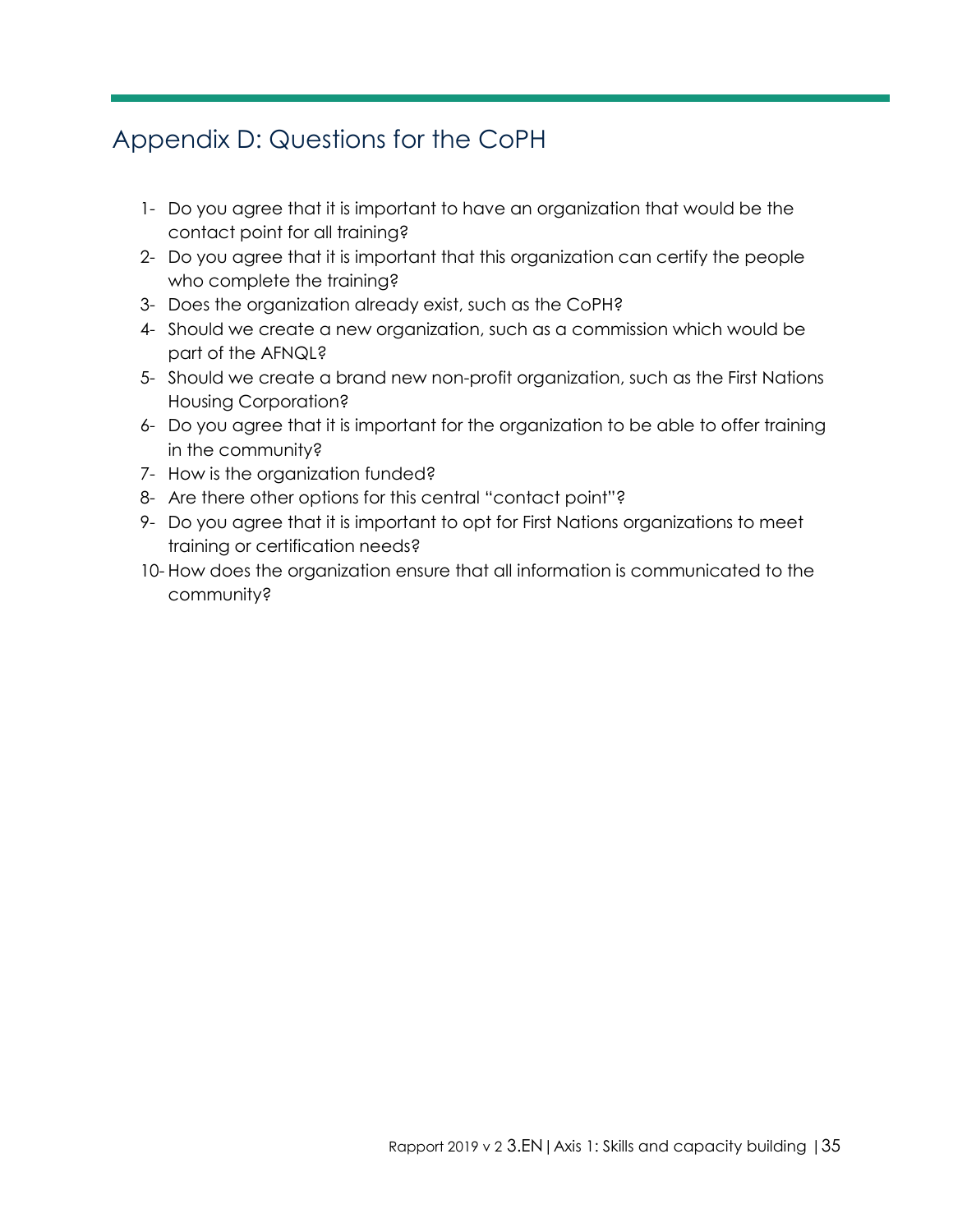|                         | <b>YEAR</b> | <b>Adhoc</b><br>Committee | <b>Modified CoPH</b> | <b>CoPH</b> and<br><b>FNAESC</b> |
|-------------------------|-------------|---------------------------|----------------------|----------------------------------|
| <b>Existing budgets</b> | 2019        | \$0                       | \$160,000            | \$0                              |
| <b>Action plan</b>      | 2019        | \$40,000                  | \$40,000             | \$40,000                         |
| Structures/support      | 2019        | \$25,000                  | \$0                  | \$0                              |
| <b>Salaries</b>         | 2019        | \$75,000                  | \$75,000             | \$0                              |
| <b>Salaries</b>         | 2020        | \$160,000                 | \$80,000             | \$100,000                        |
| Structures/support      | 2020        | \$240,000                 | \$80,000             | \$0                              |
| <b>Total</b>            | 19-20       | \$540,000                 | \$515,000            | \$140,000                        |

# <span id="page-35-0"></span>Appendix E: Detailed Budget of Each Option